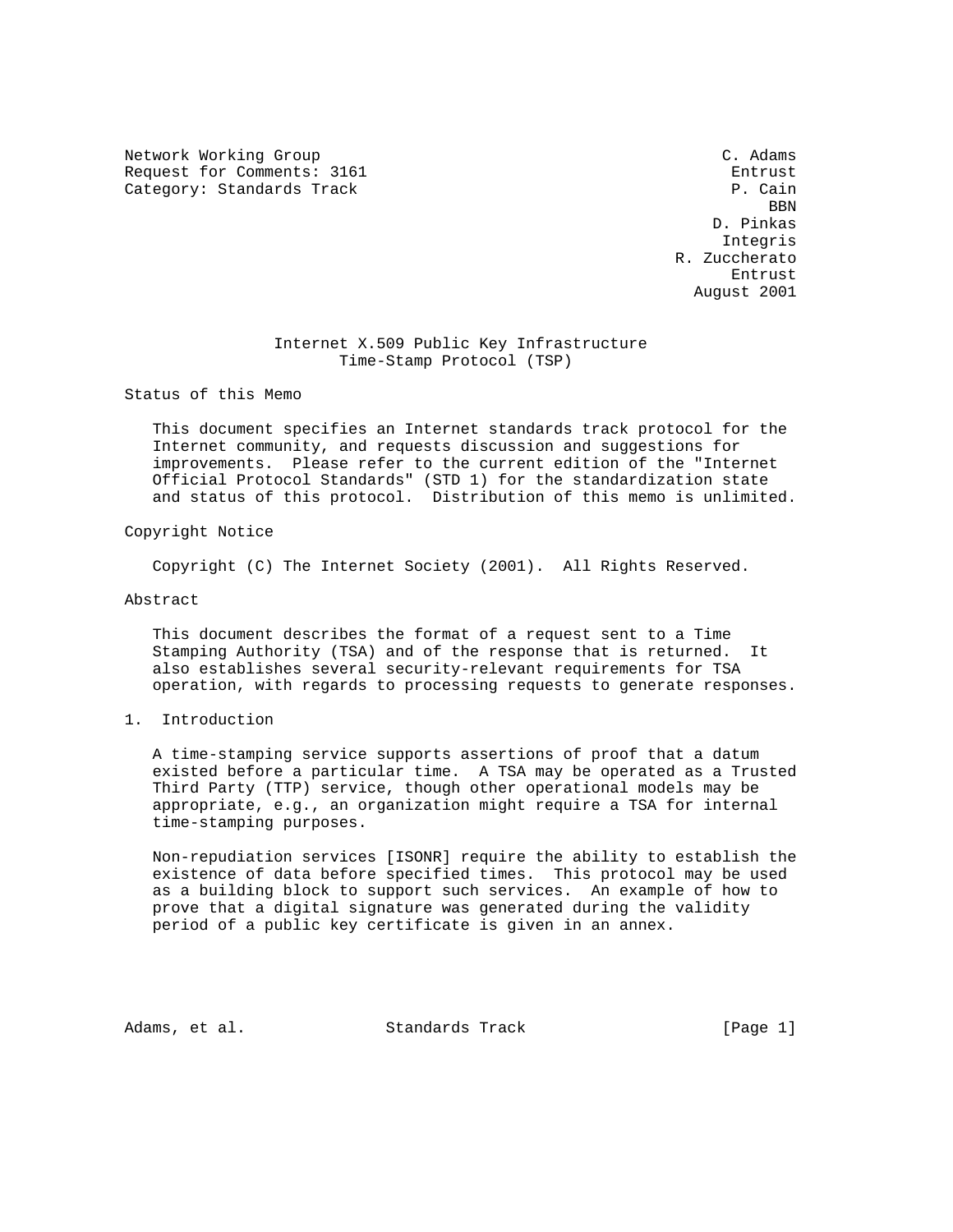The key words "MUST", "MUST NOT", "REQUIRED", "SHOULD", "SHOULD NOT", "SHALL", "RECOMMENDED", "MAY", and "OPTIONAL" in this document (in uppercase, as shown) are to be interpreted as described in [RFC2119].

 In order to associate a datum with a particular point in time, a Time Stamp Authority (TSA) may need to be used. This Trusted Third Party provides a "proof-of-existence" for this particular datum at an instant in time.

 The TSA's role is to time-stamp a datum to establish evidence indicating that a datum existed before a particular time. This can then be used, for example, to verify that a digital signature was applied to a message before the corresponding certificate was revoked thus allowing a revoked public key certificate to be used for verifying signatures created prior to the time of revocation. This is an important public key infrastructure operation. The TSA can also be used to indicate the time of submission when a deadline is critical, or to indicate the time of transaction for entries in a log. An exhaustive list of possible uses of a TSA is beyond the scope of this document.

 This standard does not establish overall security requirements for TSA operation, just like other PKIX standards do not establish such requirements for CA operation. Rather, it is anticipated that a TSA will make known to prospective clients the policies it implements to ensure accurate time-stamp generation, and clients will make use of the services of a TSA only if they are satisfied that these policies meet their needs.

2. The TSA

 The TSA is a TTP that creates time-stamp tokens in order to indicate that a datum existed at a particular point in time.

 For the remainder of this document a "valid request" shall mean one that can be decoded correctly, is of the form specified in Section 2.4, and is from a supported TSA subscriber.

2.1. Requirements of the TSA

The TSA is REQUIRED:

- 1. to use a trustworthy source of time.
- 2. to include a trustworthy time value for each time-stamp token.
- 3. to include a unique integer for each newly generated time-stamp token.

Adams, et al. Standards Track [Page 2]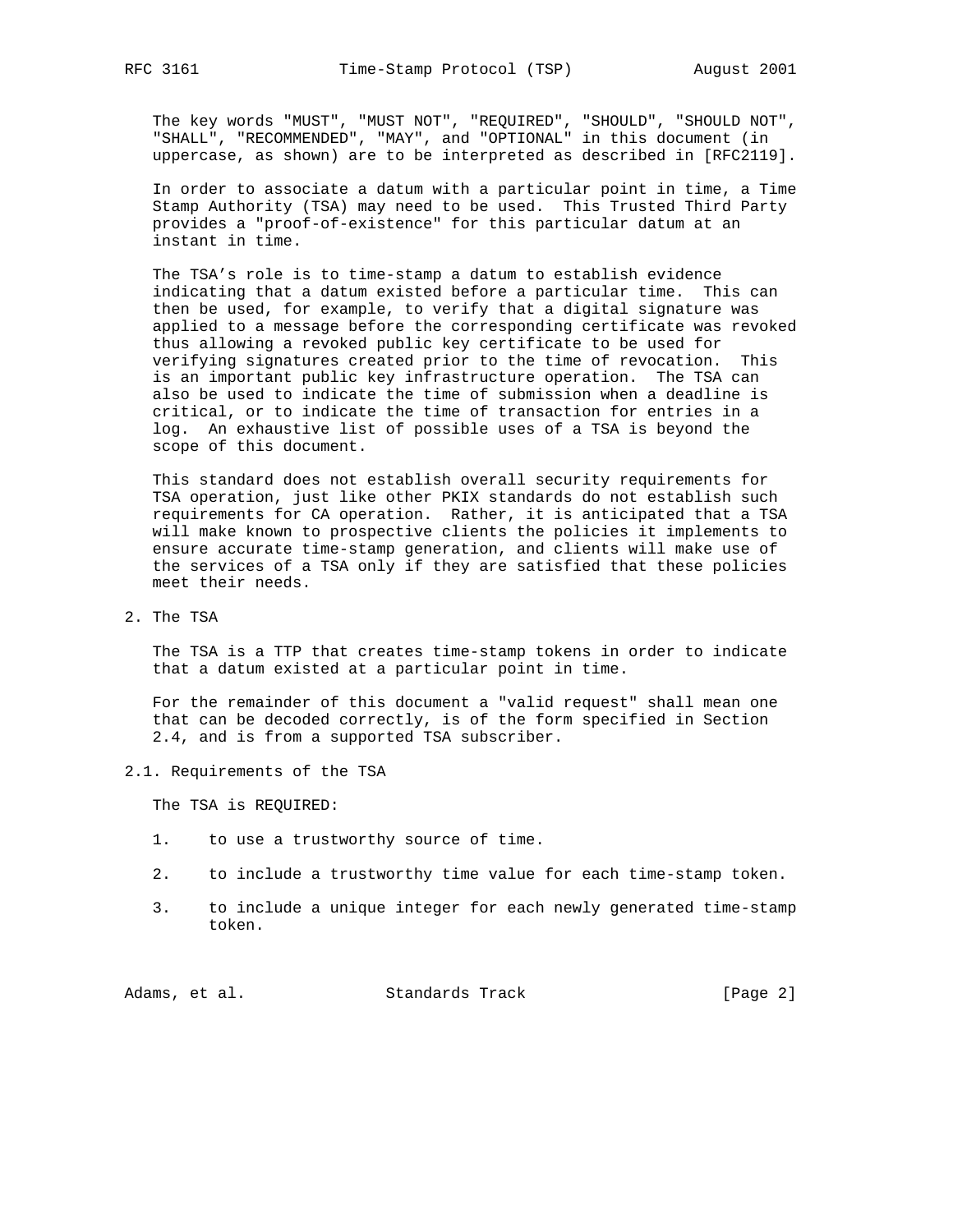- 4. to produce a time-stamp token upon receiving a valid request from the requester, when it is possible.
- 5. to include within each time-stamp token an identifier to uniquely indicate the security policy under which the token was created.
- 6. to only time-stamp a hash representation of the datum, i.e., a data imprint associated with a one-way collision resistant hash-function uniquely identified by an OID.
- 7. to examine the OID of the one-way collision resistant hash function and to verify that the hash value length is consistent with the hash algorithm.
- 8. not to examine the imprint being time-stamped in any way (other than to check its length, as specified in the previous bullet).
- 9. not to include any identification of the requesting entity in the time-stamp tokens.
- 10. to sign each time-stamp token using a key generated exclusively for this purpose and have this property of the key indicated on the corresponding certificate.
- 11. to include additional information in the time-stamp token, if asked by the requester using the extensions field, only for the extensions that are supported by the TSA. If this is not possible, the TSA SHALL respond with an error message.

# 2.2. TSA Transactions

 As the first message of this mechanism, the requesting entity requests a time-stamp token by sending a request (which is or includes a TimeStampReq, as defined below) to the Time Stamping Authority. As the second message, the Time Stamping Authority responds by sending a response (which is or includes a TimeStampResp, as defined below) to the requesting entity.

 Upon receiving the response (which is or includes a TimeStampResp that normally contains a TimeStampToken (TST), as defined below), the requesting entity SHALL verify the status error returned in the response and if no error is present it SHALL verify the various fields contained in the TimeStampToken and the validity of the digital signature of the TimeStampToken. In particular, it SHALL verify that what was time-stamped corresponds to what was requested to be time-stamped. The requester SHALL verify that the TimeStampToken contains the correct certificate identifier of the

Adams, et al. Standards Track [Page 3]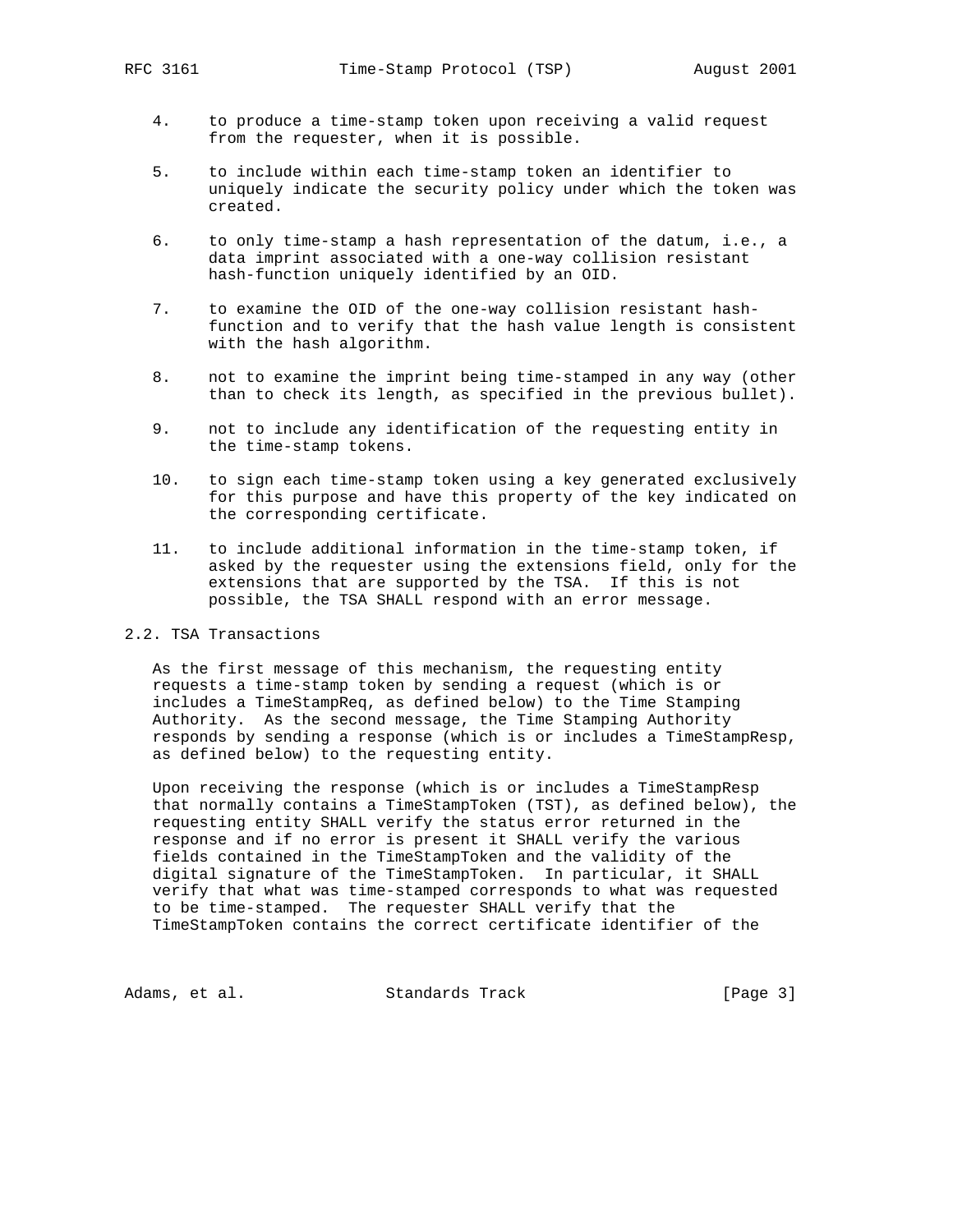TSA, the correct data imprint and the correct hash algorithm OID. It SHALL then verify the timeliness of the response by verifying either the time included in the response against a local trusted time reference, if one is available, or the value of the nonce (large random number with a high probability that it is generated by the client only once) included in the response against the value included in the request. For more details about replay attack detection, see the security considerations section (item 6). If any of the verifications above fails, the TimeStampToken SHALL be rejected.

 Then, since the TSA's certificate may have been revoked, the status of the certificate SHOULD be checked (e.g., by checking the appropriate CRL) to verify that the certificate is still valid.

 Then, the client application SHOULD check the policy field to determine whether or not the policy under which the token was issued is acceptable for the application.

2.3. Identification of the TSA

 The TSA MUST sign each time-stamp message with a key reserved specifically for that purpose. A TSA MAY have distinct private keys, e.g., to accommodate different policies, different algorithms, different private key sizes or to increase the performance. The corresponding certificate MUST contain only one instance of the extended key usage field extension as defined in [RFC2459] Section 4.2.1.13 with KeyPurposeID having value:

id-kp-timeStamping. This extension MUST be critical.

 The following object identifier identifies the KeyPurposeID having value id-kp-timeStamping.

 $id$ -kp-timeStamping OBJECT IDENTIFIER  $::=$  {iso(1) identified-organization(3) dod(6) internet(1) security(5) mechanisms(5) pkix(7) kp (3) timestamping (8)}

2.4. Request and Response Formats

2.4.1. Request Format

A time-stamping request is as follows:

TimeStampReq ::= SEQUENCE { version  $INTEGER \{ v1(1) \}$ , messageImprint MessageImprint, --a hash algorithm OID and the hash value of the data to be

Adams, et al. Standards Track [Page 4]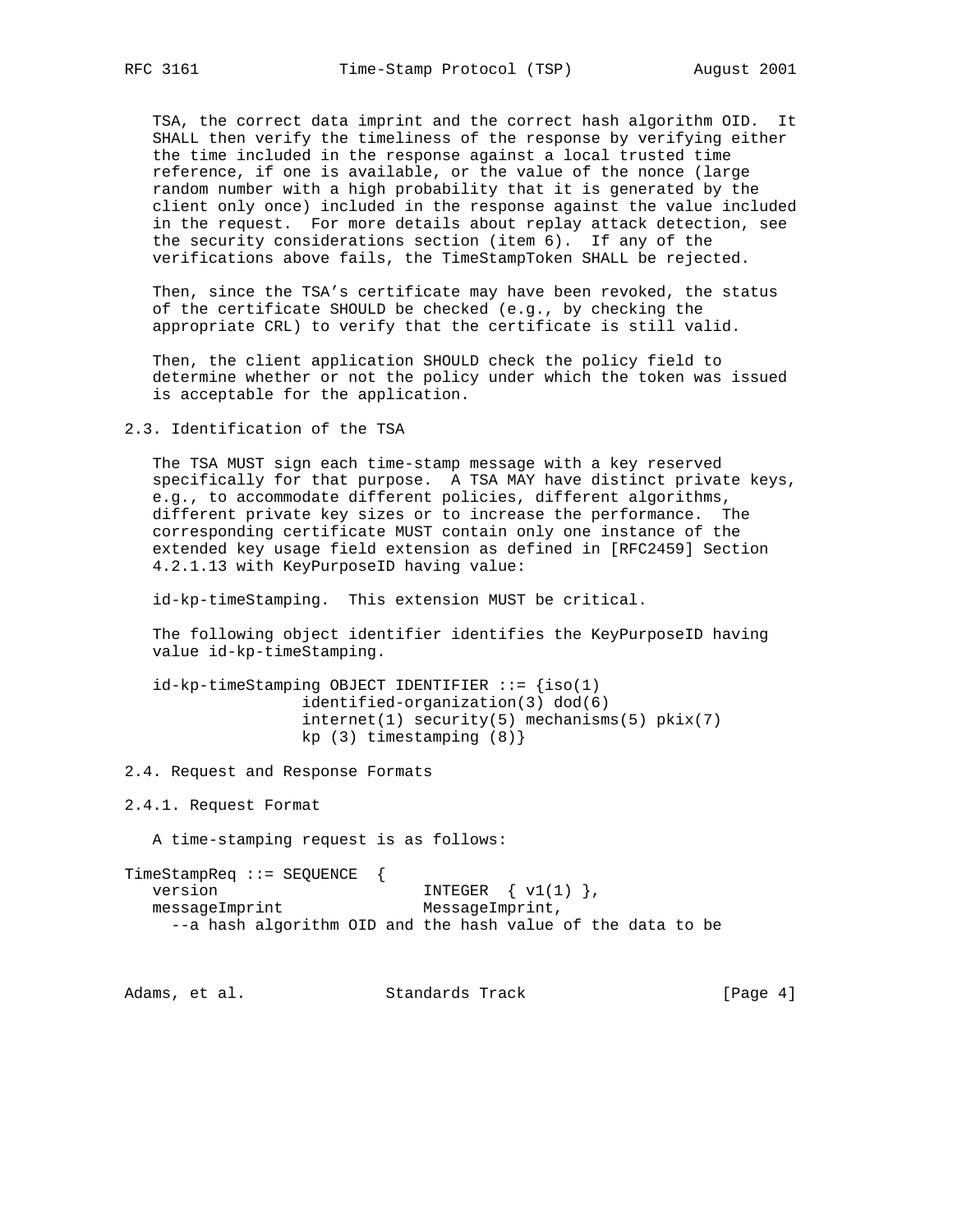| --time-stamped |                         |                |
|----------------|-------------------------|----------------|
| reqPolicy      | TSAPolicyId             | OPTIONAL,      |
| nonce          | INTEGER                 | OPTIONAL,      |
| certReg        | <b>BOOLEAN</b>          | DEFAULT FALSE, |
| extensions     | [0] IMPLICIT Extensions | OPTIONAL       |

 The version field (currently v1) describes the version of the Time- Stamp request.

 The messageImprint field SHOULD contain the hash of the datum to be time-stamped. The hash is represented as an OCTET STRING. Its length MUST match the length of the hash value for that algorithm (e.g., 20 bytes for SHA-1 or 16 bytes for MD5).

| $MessageImprint :: = SEOUENCE$ |                      |
|--------------------------------|----------------------|
| hashAlqorithm                  | AlgorithmIdentifier, |
| hashedMessage                  | OCTET STRING         |

 The hash algorithm indicated in the hashAlgorithm field SHOULD be a known hash algorithm (one-way and collision resistant). That means that it SHOULD be one-way and collision resistant. The Time Stamp Authority SHOULD check whether or not the given hash algorithm is known to be "sufficient" (based on the current state of knowledge in cryptanalysis and the current state of the art in computational resources, for example). If the TSA does not recognize the hash algorithm or knows that the hash algorithm is weak (a decision left to the discretion of each individual TSA), then the TSA SHOULD refuse to provide the time-stamp token by returning a pkiStatusInfo of 'bad\_alg'.

 The reqPolicy field, if included, indicates the TSA policy under which the TimeStampToken SHOULD be provided. TSAPolicyId is defined as follows:

TSAPolicyId ::= OBJECT IDENTIFIER

 The nonce, if included, allows the client to verify the timeliness of the response when no local clock is available. The nonce is a large random number with a high probability that the client generates it only once (e.g., a 64 bit integer). In such a case the same nonce value MUST be included in the response, otherwise the response shall be rejected.

 If the certReq field is present and set to true, the TSA's public key certificate that is referenced by the ESSCertID identifier inside a SigningCertificate attribute in the response MUST be provided by the TSA in the certificates field from the SignedData structure in that response. That field may also contain other certificates.

Adams, et al. Standards Track [Page 5]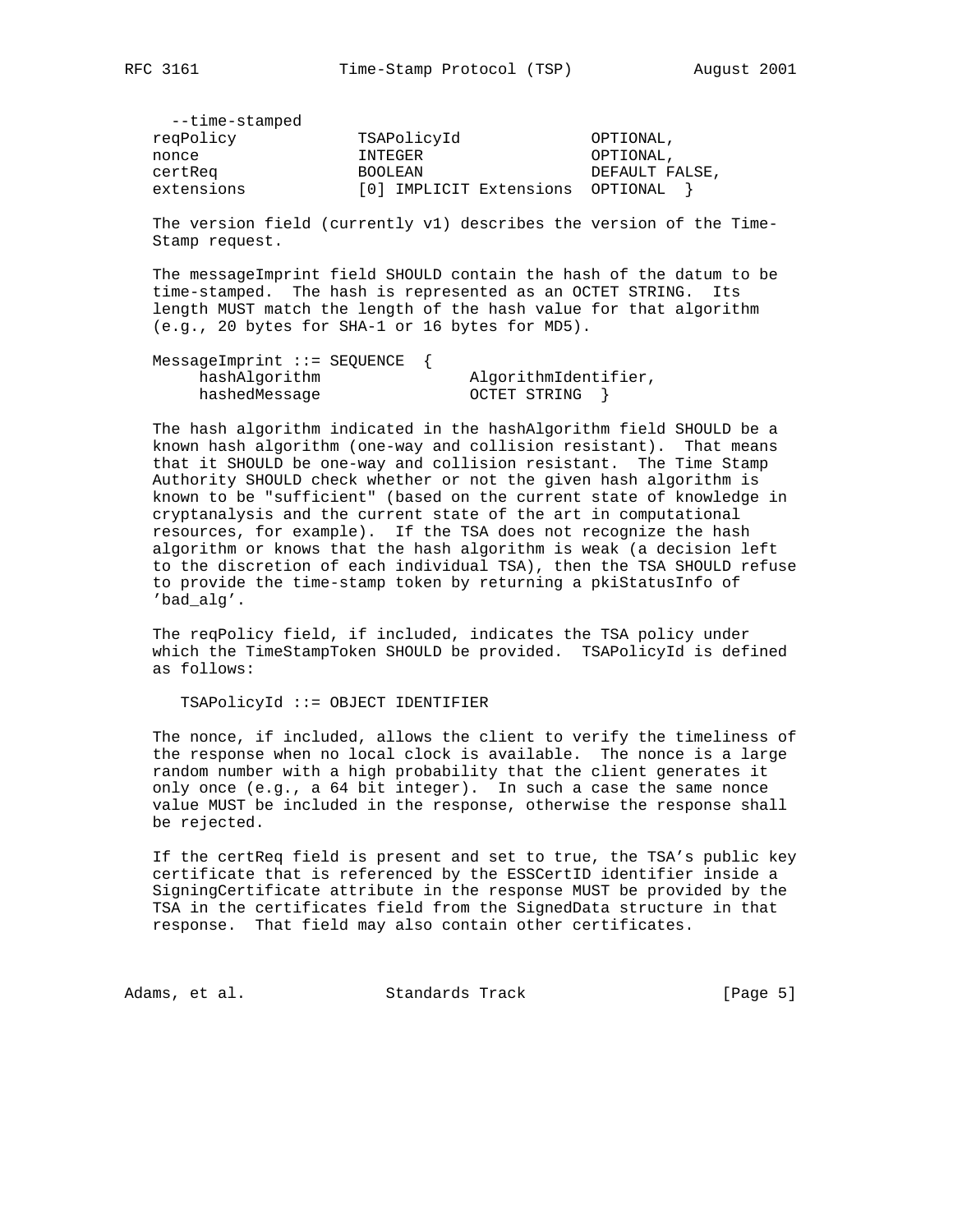If the certReq field is missing or if the certReq field is present and set to false then the certificates field from the SignedData structure MUST not be present in the response.

 The extensions field is a generic way to add additional information to the request in the future. Extensions is defined in [RFC 2459]. If an extension, whether it is marked critical or not critical, is used by a requester but is not recognized by a time-stamping server, the server SHALL not issue a token and SHALL return a failure (unacceptedExtension).

 The time-stamp request does not identify the requester, as this information is not validated by the TSA (See Section 2.1). In situations where the TSA requires the identity of the requesting entity, alternate identification /authentication means have to be used (e.g., CMS encapsulation [CMS] or TLS authentication [RFC2246]).

2.4.2. Response Format

A time-stamping response is as follows:

TimeStampResp ::= SEQUENCE {<br>status PKIStatusInfo, status timeStampToken TimeStampToken OPTIONAL }

 The status is based on the definition of status in section 3.2.3 of [RFC2510] as follows:

| PKIStatusInfo ::= SEQUENCE $\{$ |                         |           |  |
|---------------------------------|-------------------------|-----------|--|
| status                          | PKIStatus,              |           |  |
| statusString                    | PKIFreeText             | OPTIONAL, |  |
| failInfo                        | PKIFailureInfo OPTIONAL |           |  |

 When the status contains the value zero or one, a TimeStampToken MUST be present. When status contains a value other than zero or one, a TimeStampToken MUST NOT be present. One of the following values MUST be contained in status:

```
 PKIStatus ::= INTEGER {
   granted (0),
   -- when the PKIStatus contains the value zero a TimeStampToken, as
      requested, is present.
  grantedWithMods (1),
    -- when the PKIStatus contains the value one a TimeStampToken,
     with modifications, is present.
   rejection (2),
  waiting (3),
   revocationWarning (4),
```
Adams, et al. Standards Track [Page 6]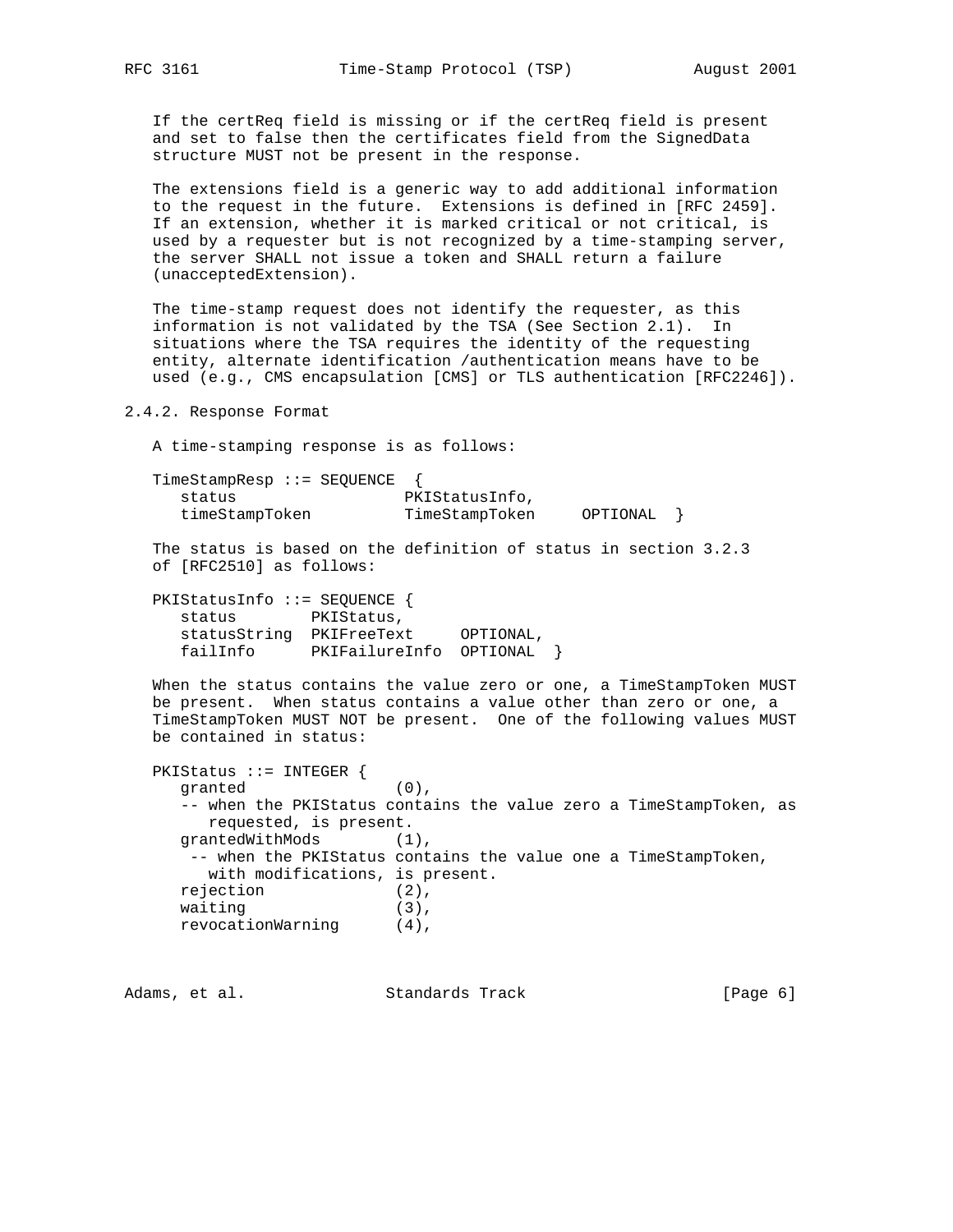RFC 3161 Time-Stamp Protocol (TSP) August 2001

 -- this message contains a warning that a revocation is -- imminent revocationNotification (5) -- notification that a revocation has occurred } Compliant servers SHOULD NOT produce any other values. Compliant clients MUST generate an error if values it does not understand are present. When the TimeStampToken is not present, the failInfo indicates the reason why the time-stamp request was rejected and may be one of the following values. PKIFailureInfo ::= BIT STRING { badAlg (0), -- unrecognized or unsupported Algorithm Identifier badRequest (2), -- transaction not permitted or supported badDataFormat (5), -- the data submitted has the wrong format timeNotAvailable (14), -- the TSA's time source is not available unacceptedPolicy (15), -- the requested TSA policy is not supported by the TSA unacceptedExtension (16), -- the requested extension is not supported by the TSA addInfoNotAvailable (17) -- the additional information requested could not be understood -- or is not available systemFailure (25) -- the request cannot be handled due to system failure } These are the only values of PKIFailureInfo that SHALL be supported. Compliant servers SHOULD NOT produce any other values. Compliant clients MUST generate an error if values it does not understand are present. The statusString field of PKIStatusInfo MAY be used to include reason text such as "messageImprint field is not correctly formatted". A TimeStampToken is as follows. It is defined as a ContentInfo ([CMS]) and SHALL encapsulate a signed data content type. TimeStampToken ::= ContentInfo -- contentType is id-signedData ([CMS]) -- content is SignedData ([CMS])

Adams, et al. Standards Track (Page 7)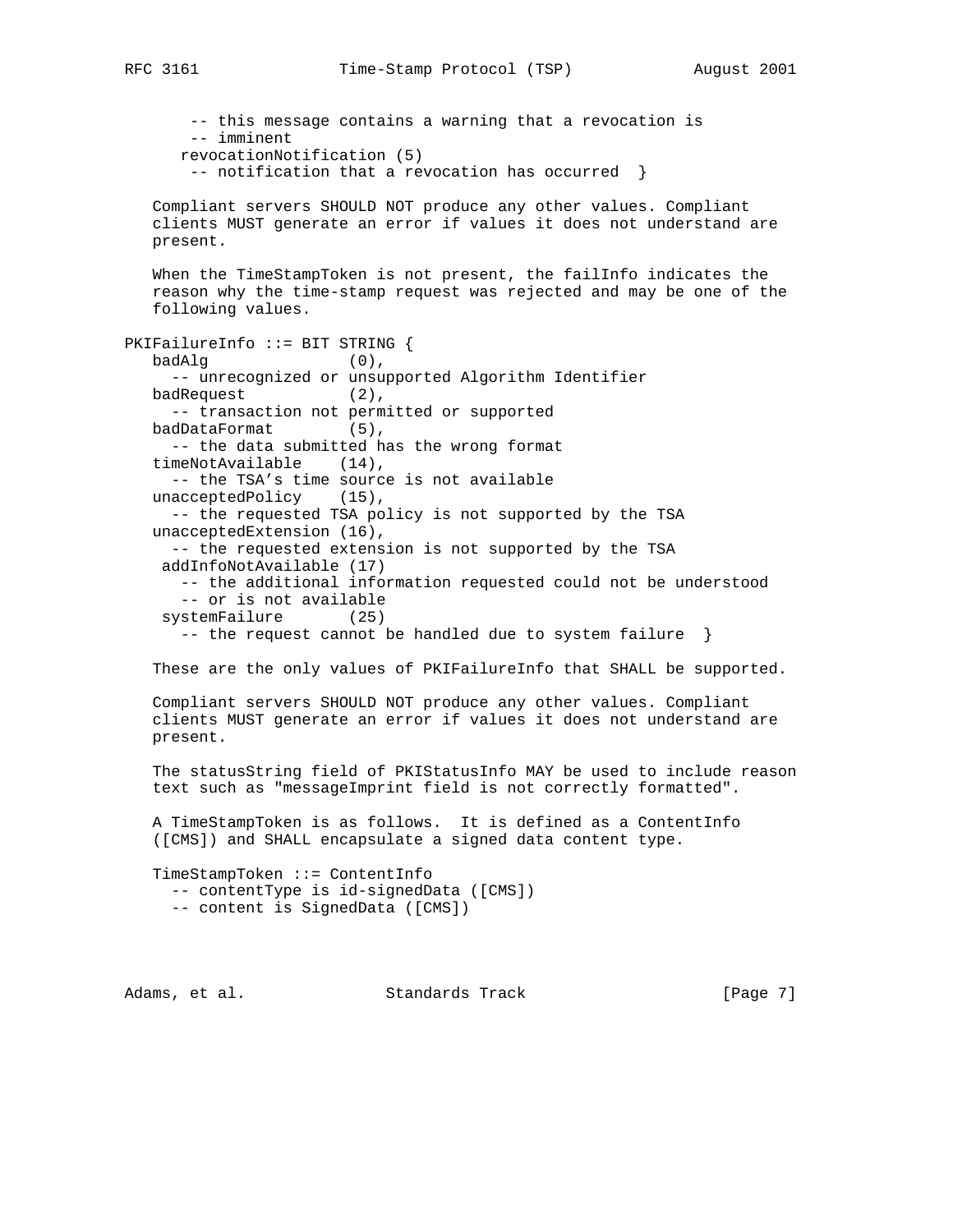RFC 3161 Time-Stamp Protocol (TSP) August 2001

 The fields of type EncapsulatedContentInfo of the SignedData construct have the following meanings:

 eContentType is an object identifier that uniquely specifies the content type. For a time-stamp token it is defined as:

 $id-ct-TSTInfo$  OBJECT IDENTIFIER ::=  $\{ iso(1)$  member-body(2) us(840) rsadsi(113549) pkcs(1) pkcs-9(9) smime(16) ct(1)  $4$ }

 eContent is the content itself, carried as an octet string. The eContent SHALL be the DER-encoded value of TSTInfo.

 The time-stamp token MUST NOT contain any signatures other than the signature of the TSA. The certificate identifier (ESSCertID) of the TSA certificate MUST be included as a signerInfo attribute inside a SigningCertificate attribute.

TSTInfo ::= SEQUENCE { version  $INTEGER \{ v1(1) \}$ , policy TSAPolicyId, messageImprint MessageImprint, -- MUST have the same value as the similar field in -- TimeStampReq serialNumber INTEGER, -- Time-Stamping users MUST be ready to accommodate integers -- up to 160 bits. genTime GeneralizedTime, accuracy Accuracy OPTIONAL, ordering and the BOOLEAN DEFAULT FALSE, nonce and INTEGER in the optional,  $\overline{S}$  -- MUST be present if the similar field was present -- in TimeStampReq. In that case it MUST have the same value. tsa [0] GeneralName OPTIONAL, extensions [1] IMPLICIT Extensions OPTIONAL }

 The version field (currently v1) describes the version of the time stamp token.

 Conforming time-stamping servers MUST be able to provide version 1 time-stamp tokens.

Among the optional fields, only the nonce field MUST be supported.

 Conforming time-stamping requesters MUST be able to recognize version 1 time-stamp tokens with all the optional fields present, but are not mandated to understand the semantics of any extension, if present.

Adams, et al. Standards Track [Page 8]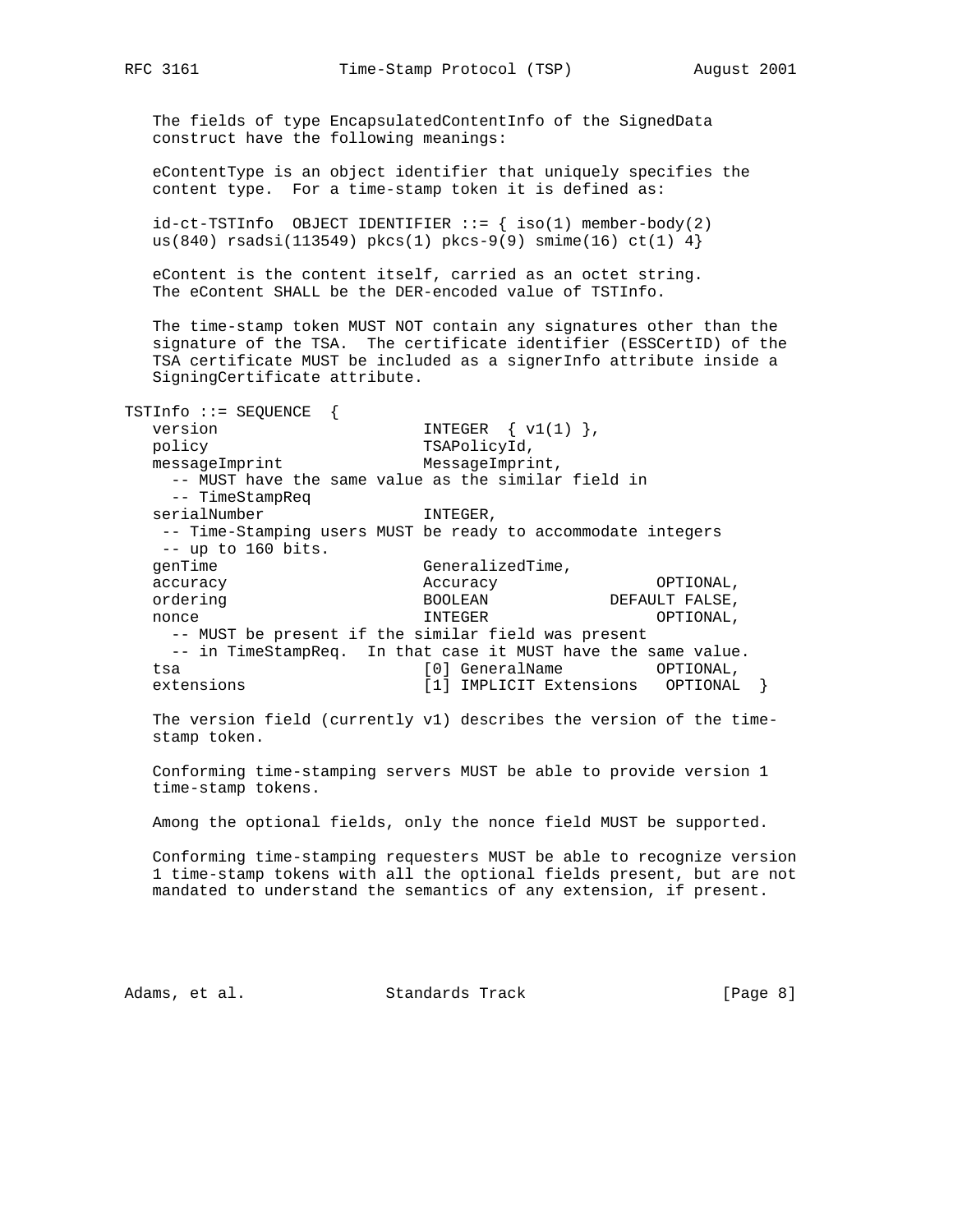The policy field MUST indicate the TSA's policy under which the response was produced. If a similar field was present in the TimeStampReq, then it MUST have the same value, otherwise an error (unacceptedPolicy) MUST be returned. This policy MAY include the following types of information (although this list is certainly not exhaustive):

- \* The conditions under which the time-stamp token may be used.
- \* The availability of a time-stamp token log, to allow later verification that a time-stamp token is authentic.

 The messageImprint MUST have the same value as the similar field in TimeStampReq, provided that the size of the hash value matches the expected size of the hash algorithm identified in hashAlgorithm.

 The serialNumber field is an integer assigned by the TSA to each TimeStampToken. It MUST be unique for each TimeStampToken issued by a given TSA (i.e., the TSA name and serial number identify a unique TimeStampToken). It should be noticed that the property MUST be preserved even after a possible interruption (e.g., crash) of the service.

 genTime is the time at which the time-stamp token has been created by the TSA. It is expressed as UTC time (Coordinated Universal Time) to reduce confusion with the local time zone use. UTC is a time scale, based on the second (SI), as defined and recommended by the CCIR, and maintained by the Bureau International des Poids et Mesures (BIPM). A synonym is "Zulu" time which is used by the civil aviation and represented by the letter "Z" (phonetically "Zulu").

 The ASN.1 GeneralizedTime syntax can include fraction-of-second details. Such syntax, without the restrictions from [RFC 2459] Section 4.1.2.5.2, where GeneralizedTime is limited to represent the time with a granularity of one second, may be used here.

 GeneralizedTime values MUST include seconds. However, when there is no need to have a precision better than the second, then GeneralizedTime with a precision limited to one second SHOULD be used (as in [RFC 2459]).

 The syntax is: YYYYMMDDhhmmss[.s...]Z Example: 19990609001326.34352Z

 X.690 | ISO/IEC 8825-1 provides the following restrictions for a DER-encoding.

Adams, et al. Standards Track [Page 9]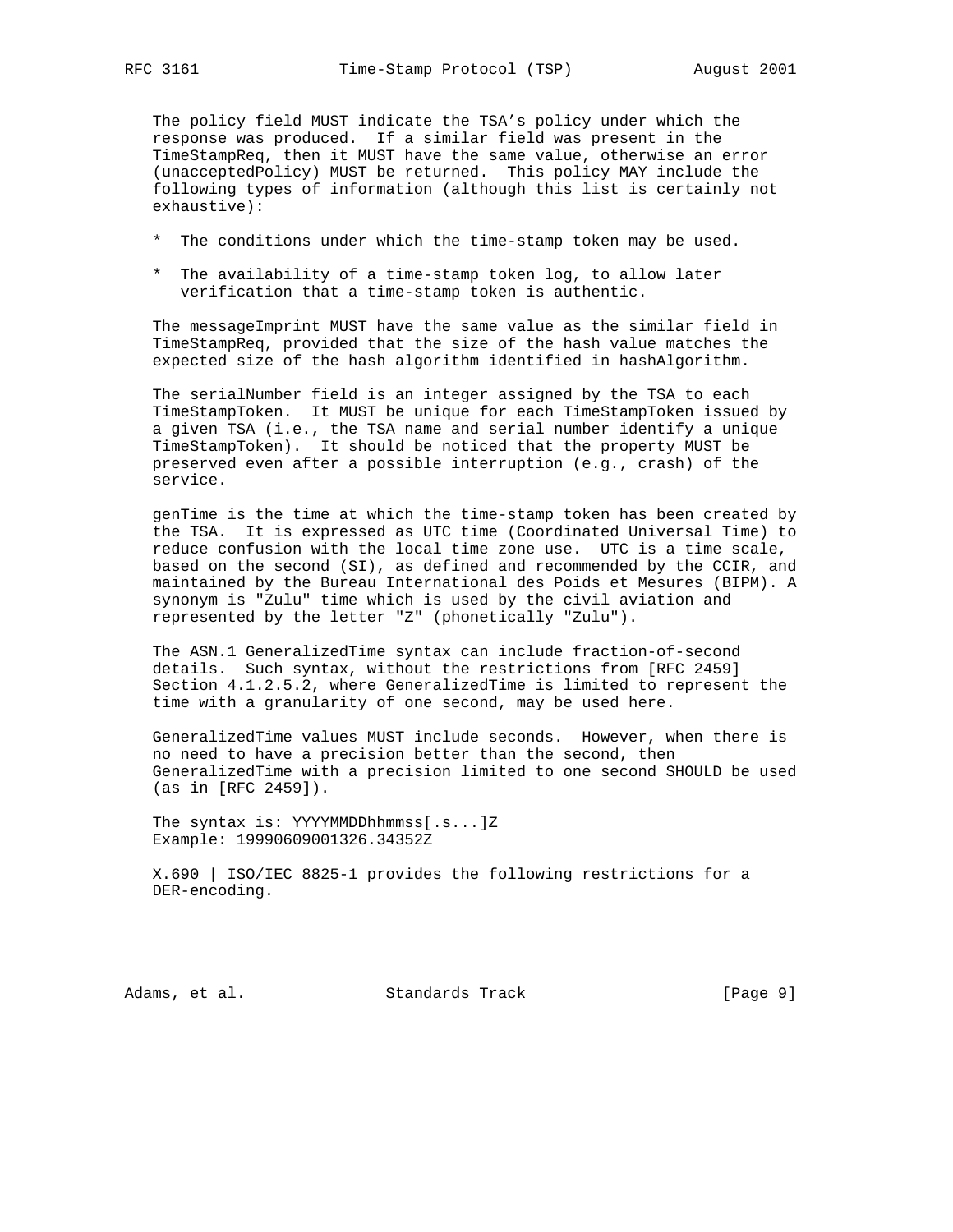The encoding MUST terminate with a "Z" (which means "Zulu" time). The decimal point element, if present, MUST be the point option ".". The fractional-seconds elements, if present, MUST omit all trailing 0's; if the elements correspond to 0, they MUST be wholly omitted, and the decimal point element also MUST be omitted.

 Midnight (GMT) shall be represented in the form: "YYYYMMDD000000Z" where "YYYYMMDD" represents the day following the midnight in question.

Here are a few examples of valid representations:

 "19920521000000Z" "19920622123421Z" "19920722132100.3Z"

 accuracy represents the time deviation around the UTC time contained in GeneralizedTime.

| $Accuracy : = SEQUENCE$ |                           |                           |  |
|-------------------------|---------------------------|---------------------------|--|
| seconds                 | INTEGER                   | OPTIONAL,                 |  |
| millis                  | $[0]$ INTEGER $(1., 999)$ | OPTIONAL.                 |  |
| micros                  | $[1]$ INTEGER $(1., 999)$ | OPTIONAL<br>$\rightarrow$ |  |

 If either seconds, millis or micros is missing, then a value of zero MUST be taken for the missing field.

 By adding the accuracy value to the GeneralizedTime, an upper limit of the time at which the time-stamp token has been created by the TSA can be obtained. In the same way, by subtracting the accuracy to the GeneralizedTime, a lower limit of the time at which the time-stamp token has been created by the TSA can be obtained.

 accuracy can be decomposed in seconds, milliseconds (between 1-999) and microseconds (1-999), all expressed as integer.

 When the accuracy optional field is not present, then the accuracy may be available through other means, e.g., the TSAPolicyId.

 If the ordering field is missing, or if the ordering field is present and set to false, then the genTime field only indicates the time at which the time-stamp token has been created by the TSA. In such a case, the ordering of time-stamp tokens issued by the same TSA or different TSAs is only possible when the difference between the genTime of the first time-stamp token and the genTime of the second time-stamp token is greater than the sum of the accuracies of the genTime for each time-stamp token.

Adams, et al. Standards Track [Page 10]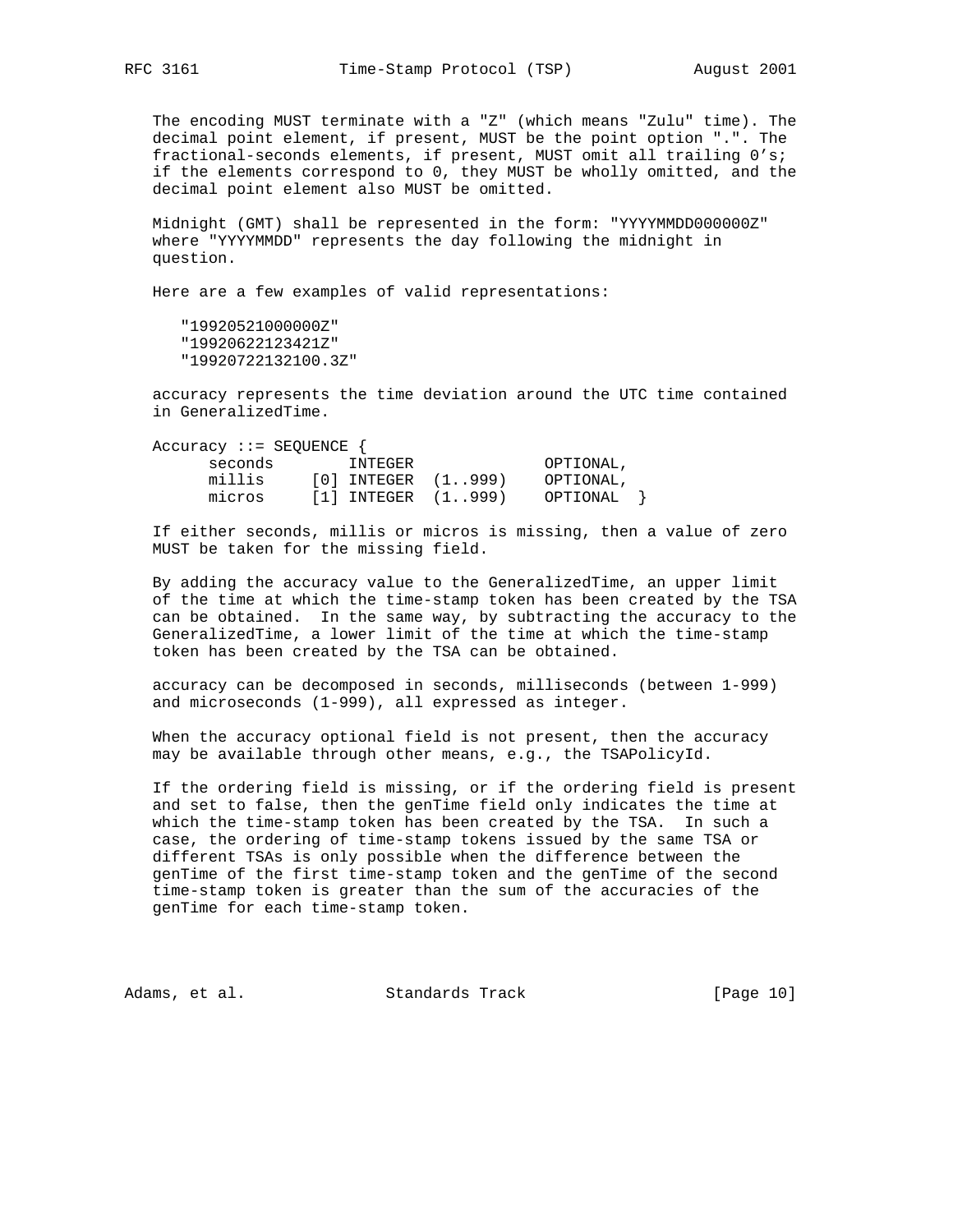If the ordering field is present and set to true, every time-stamp token from the same TSA can always be ordered based on the genTime field, regardless of the genTime accuracy.

 The nonce field MUST be present if it was present in the TimeStampReq. In such a case it MUST equal the value provided in the TimeStampReq structure.

 The purpose of the tsa field is to give a hint in identifying the name of the TSA. If present, it MUST correspond to one of the subject names included in the certificate that is to be used to verify the token. However, the actual identification of the entity that signed the response will always occur through the use of the certificate identifier (ESSCertID Attribute) inside a SigningCertificate attribute which is part of the signerInfo (See Section 5 of [ESS]).

 extensions is a generic way to add additional information in the future. Extensions is defined in [RFC 2459].

 Particular extension field types may be specified in standards or may be defined and registered by any organization or community.

3. Transports

 There is no mandatory transport mechanism for TSA messages in this document. The mechanisms described below are optional; additional optional mechanisms may be defined in the future.

3.1. Time-Stamp Protocol Using E-mail

 This section specifies a means for conveying ASN.1-encoded messages for the protocol exchanges described in Section 2 and Appendix D via Internet mail.

Two MIME objects are specified as follows:

 Content-Type: application/timestamp-query Content-Transfer-Encoding: base64 <<the ASN.1 DER-encoded Time-Stamp message, base64-encoded>>

 Content-Type: application/timestamp-reply Content-Transfer-Encoding: base64 <<the ASN.1 DER-encoded Time-Stamp message, base64-encoded>>

 These MIME objects can be respectively sent and received using common MIME processing engines and provides a simple Internet mail transport for Time-Stamp messages.

Adams, et al. Standards Track [Page 11]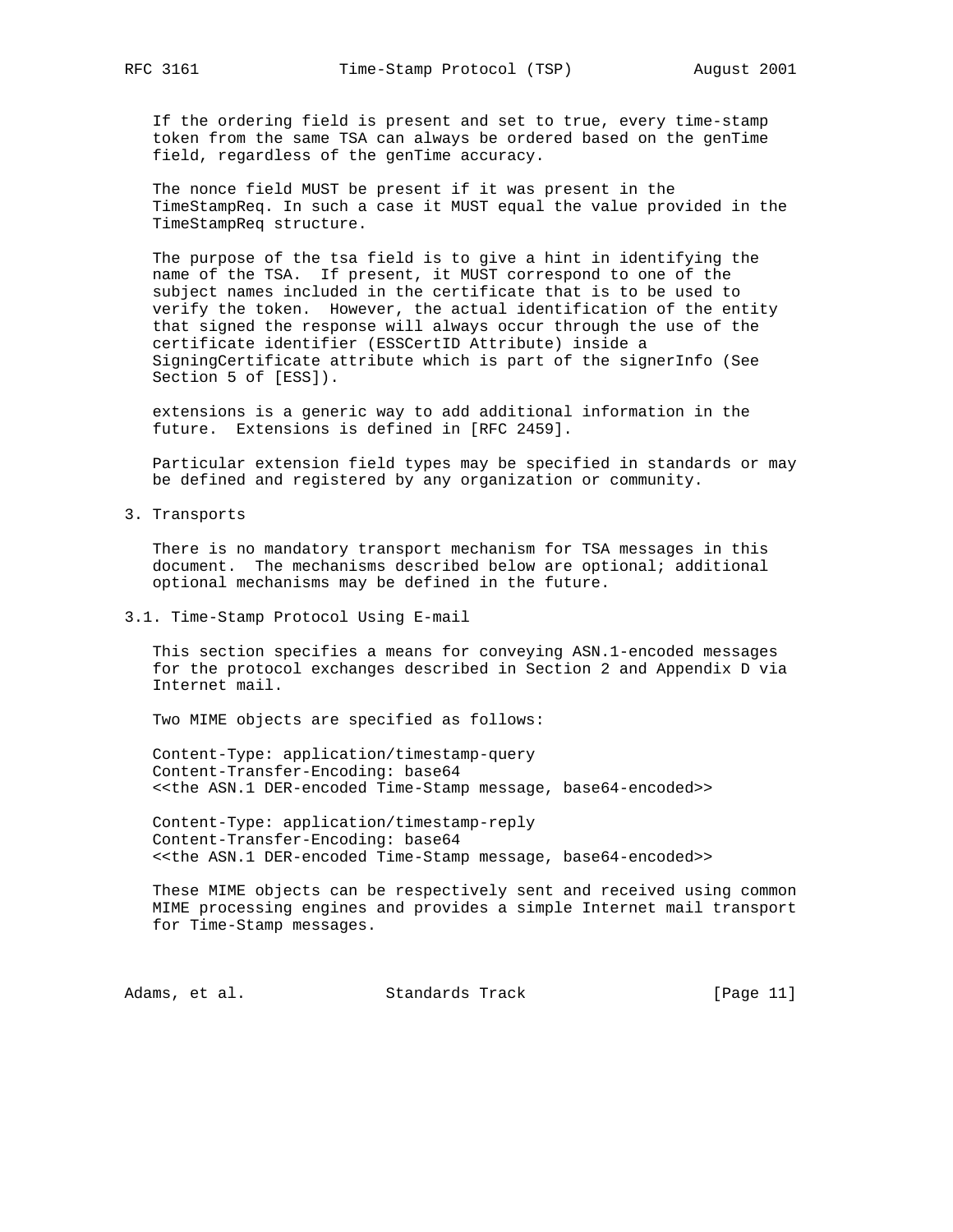For the application/timestamp-query and application/timestamp-reply MIME types, implementations SHOULD include the optional "name" and "filename" parameters. Including a file name helps preserve type information when time-stamp queries and replies are saved as files. When these parameters are included, a file name with the appropriate extension SHOULD be selected:

| MIME Type                   | File Extension |
|-----------------------------|----------------|
| application/timestamp-query | .TSO           |
| application/timestamp-reply | .TSR           |

 In addition, the file name SHOULD be limited to eight characters followed by a three letter extension. The eight character filename base can be any distinct name.

## 3.2. File Based Protocol

 A file containing a time-stamp message MUST contain only the DER encoding of one TSA message, i.e., there MUST be no extraneous header or trailer information in the file. Such files can be used to transport time stamp messages using for example, FTP.

 A Time-Stamp Request SHOULD be contained in a file with file extension .tsq (like Time-Stamp Query). A Time-Stamp Response SHOULD be contained in a file with file extension .tsr (like Time-Stamp Reply).

#### 3.3. Socket Based Protocol

 The following simple TCP-based protocol is to be used for transport of TSA messages. This protocol is suitable for cases where an entity initiates a transaction and can poll to pick up the results.

 The protocol basically assumes a listener process on a TSA that can accept TSA messages on a well-defined port (IP port number 318).

 Typically an initiator binds to this port and submits the initial TSA message. The responder replies with a TSA message and/or with a reference number to be used later when polling for the actual TSA message response.

 If a number of TSA response messages are to be produced for a given request (say if a receipt must be sent before the actual token can be produced) then a new polling reference is also returned.

 When the final TSA response message has been picked up by the initiator then no new polling reference is supplied.

Adams, et al. Standards Track [Page 12]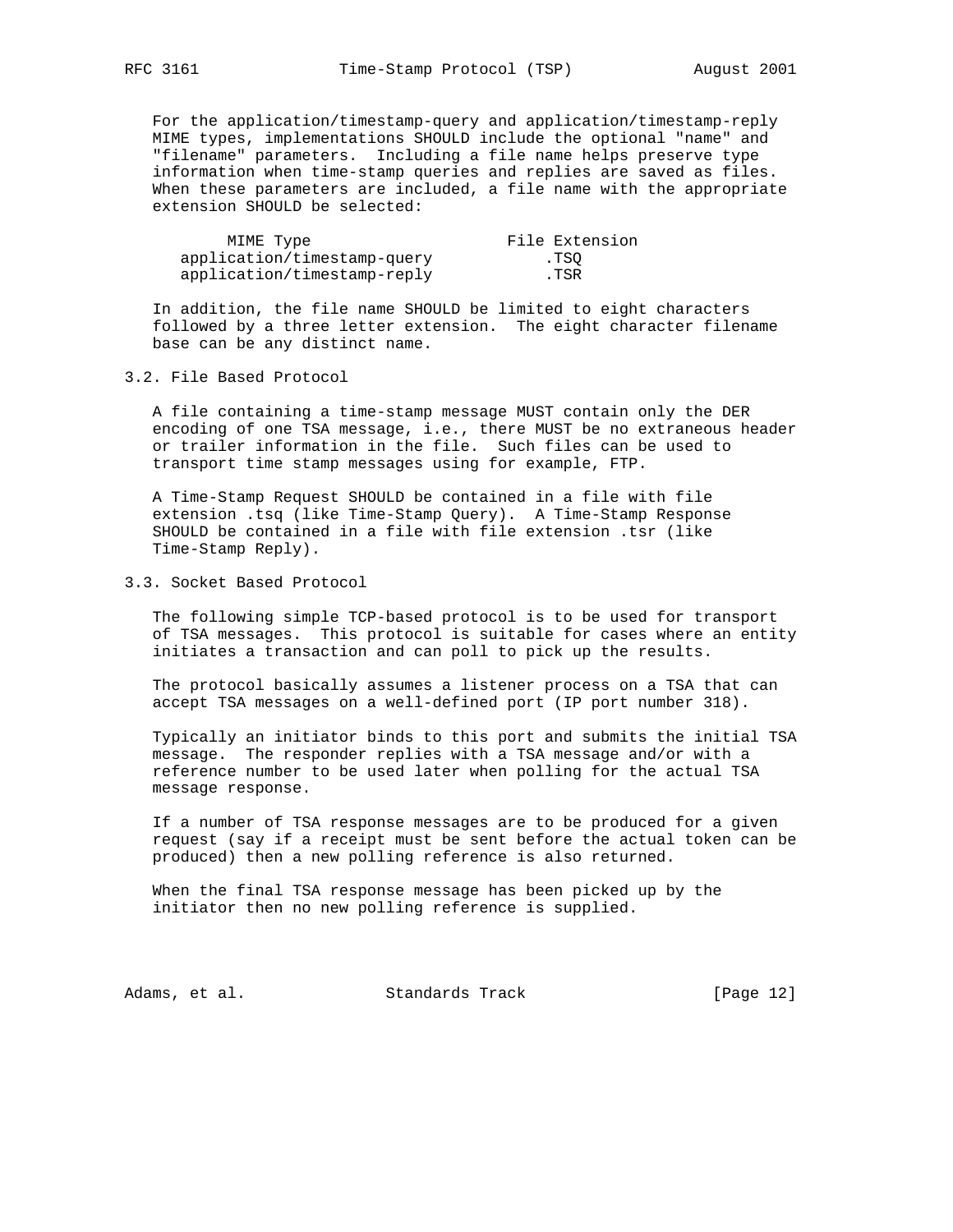The initiator of a transaction sends a "direct TCP-based TSA message" to the recipient. The recipient responds with a similar message. A "direct TCP-based TSA message" consists of: length (32-bits), flag (8-bits), value (defined below) The length field contains the number of octets of the remainder of the message (i.e., number of octets of "value" plus one). All 32-bit values in this protocol are specified to be in network byte order. Message name flag value tsaMsg '00'H DER-encoded TSA message -- TSA message pollRep '01'H polling reference (32 bits), time-to-check-back (32 bits) -- poll response where no TSA message response ready; use polling -- reference value (and estimated time value) for later polling pollReq '02'H polling reference (32 bits) -- request for a TSA message response to initial message negPollRep '03'H '00'H -- no further polling responses (i.e., transaction complete) partialMsgRep '04'H next polling reference (32 bits), time-to-check-back (32 bits), DER-encoded TSA message -- partial response (receipt) to initial message plus new polling -- reference (and estimated time value) to use to get next part of -- response finalMsgRep '05'H DER-encoded TSA message -- final (and possibly sole) response to initial message errorMsgRep '06'H human readable error message -- produced when an error is detected (e.g., a polling reference -- is received which doesn't exist or is finished with) The sequence of messages that can occur is: a) entity sends tsaMsg and receives one of pollRep, negPollRep, partialMsgRep, or finalMsgRep in response. b) end entity sends pollReq message and receives one of negPollRep, partialMsgRep, finalMsgRep, or errorMsgRep in response. The "time-to-check-back" parameter is an unsigned 32-bit integer. It is the time in seconds indicating the minimum interval after which the client SHOULD check the status again. It provides an estimate of the time that the end entity should send its next pollReq.

Adams, et al. Standards Track [Page 13]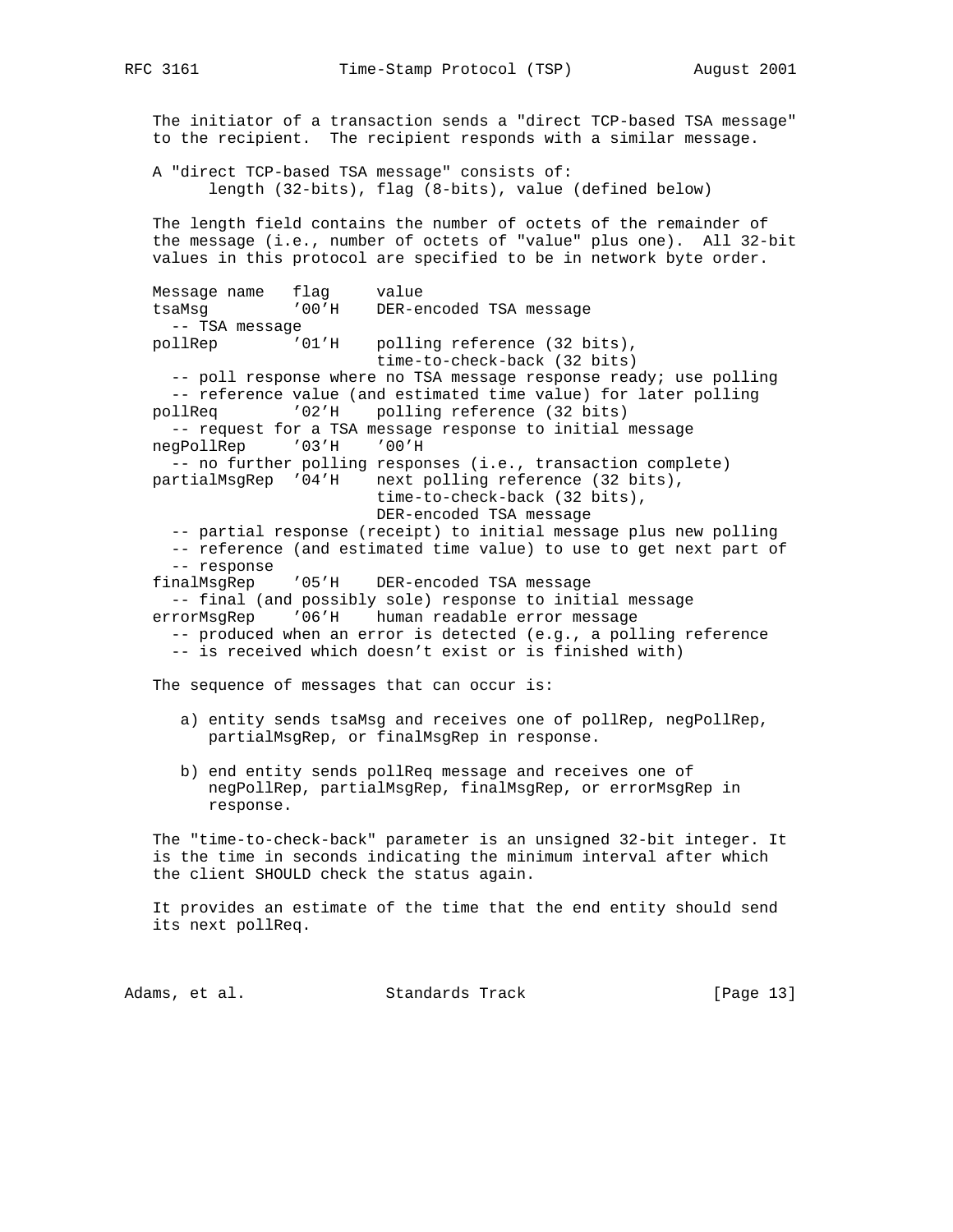3.4. Time-Stamp Protocol via HTTP

 This subsection specifies a means for conveying ASN.1-encoded messages for the protocol exchanges described in Section 2 and Appendix D via the HyperText Transfer Protocol.

Two MIME objects are specified as follows.

Content-Type: application/timestamp-query

<<the ASN.1 DER-encoded Time-Stamp Request message>>

Content-Type: application/timestamp-reply

<<the ASN.1 DER-encoded Time-Stamp Response message>>

 These MIME objects can be sent and received using common HTTP processing engines over WWW links and provides a simple browser server transport for Time-Stamp messages.

 Upon receiving a valid request, the server MUST respond with either a valid response with content type application/timestamp-response or with an HTTP error.

4. Security Considerations

 This entire document concerns security considerations. When designing a TSA service, the following considerations have been identified that have an impact upon the validity or "trust" in the time-stamp token.

 1. When a TSA shall not be used anymore, but the TSA private key has not been compromised, the authority's certificate SHALL be revoked. When the reasonCode extension relative to the revoked certificate from the TSA is present in the CRL entry extensions, it SHALL be set either to unspecified (0), affiliationChanged (3), superseded (4) or cessationOfOperation (5). In that case, at any future time, the tokens signed with the corresponding key will be considered as invalid, but tokens generated before the revocation time will remain valid. When the reasonCode extension relative to the revoked certificate from the TSA is not present in the CRL entry extensions, then all the tokens that have been signed with the corresponding key SHALL be considered as invalid. For that reason, it is recommended to use the reasonCode extension.

Adams, et al. Standards Track [Page 14]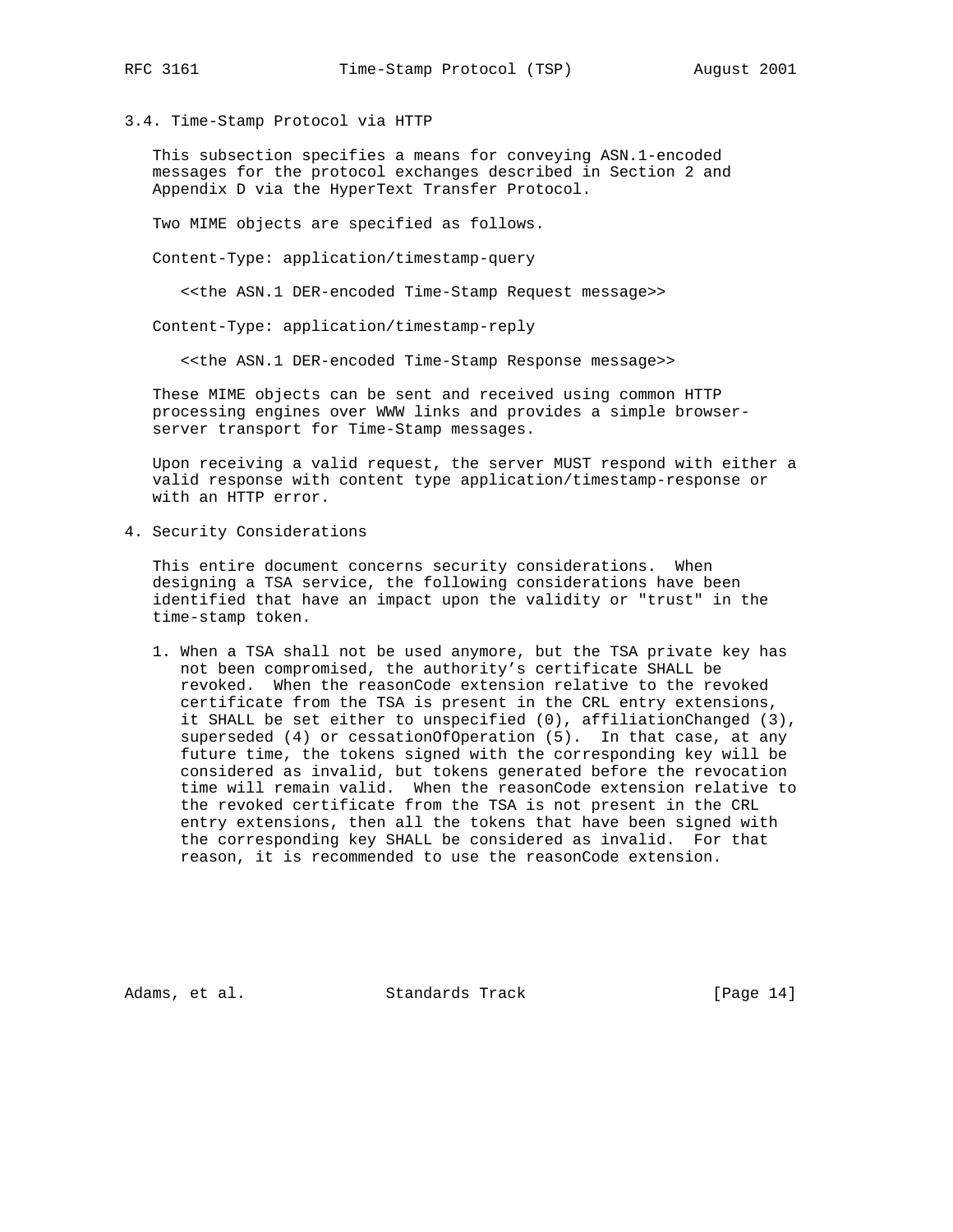- 2. When the TSA private key has been compromised, then the corresponding certificate SHALL be revoked. In that case, the reasonCode extension relative to the revoked certificate from the TSA may or may not be present in the CRL entry extensions. When it is present then it SHALL be set to keyCompromise (1). Any token signed by the TSA using that private key cannot be trusted anymore. For this reason, it is imperative that the TSA's private key be guarded with proper security and controls in order to minimize the possibility of compromise. In case the private key does become compromised, an audit trail of all tokens generated by the TSA MAY provide a means to discriminate between genuine and false backdated tokens. Two time-stamp tokens from two different TSAs is another way to address this issue.
- 3. The TSA signing key MUST be of a sufficient length to allow for a sufficiently long lifetime. Even if this is done, the key will have a finite lifetime. Thus, any token signed by the TSA SHOULD be time-stamped again (if authentic copies of old CRLs are available) or notarized (if they aren't) at a later date to renew the trust that exists in the TSA's signature. time-stamp tokens could also be kept with an Evidence Recording Authority to maintain this trust.
- 4. A client application using only a nonce and no local clock SHOULD be concerned about the amount of time it is willing to wait for a response. A 'man-in-the-middle' attack can introduce delays. Thus, any TimeStampResp that takes more than an acceptable period of time SHOULD be considered suspect. Since each transport method specified in this document has different delay characteristics, the period of time that is considered acceptable will depend upon the particular transport method used, as well as other environment factors.
- 5. If different entities obtain time-stamp tokens on the same data object using the same hash algorithm, or a single entity obtains multiple time-stamp tokens on the same object, the generated time-stamp tokens will include identical message imprints; as a result, an observer with access to those time-stamp tokens could infer that the time-stamps may refer to the same underlying data.

Adams, et al. Standards Track [Page 15]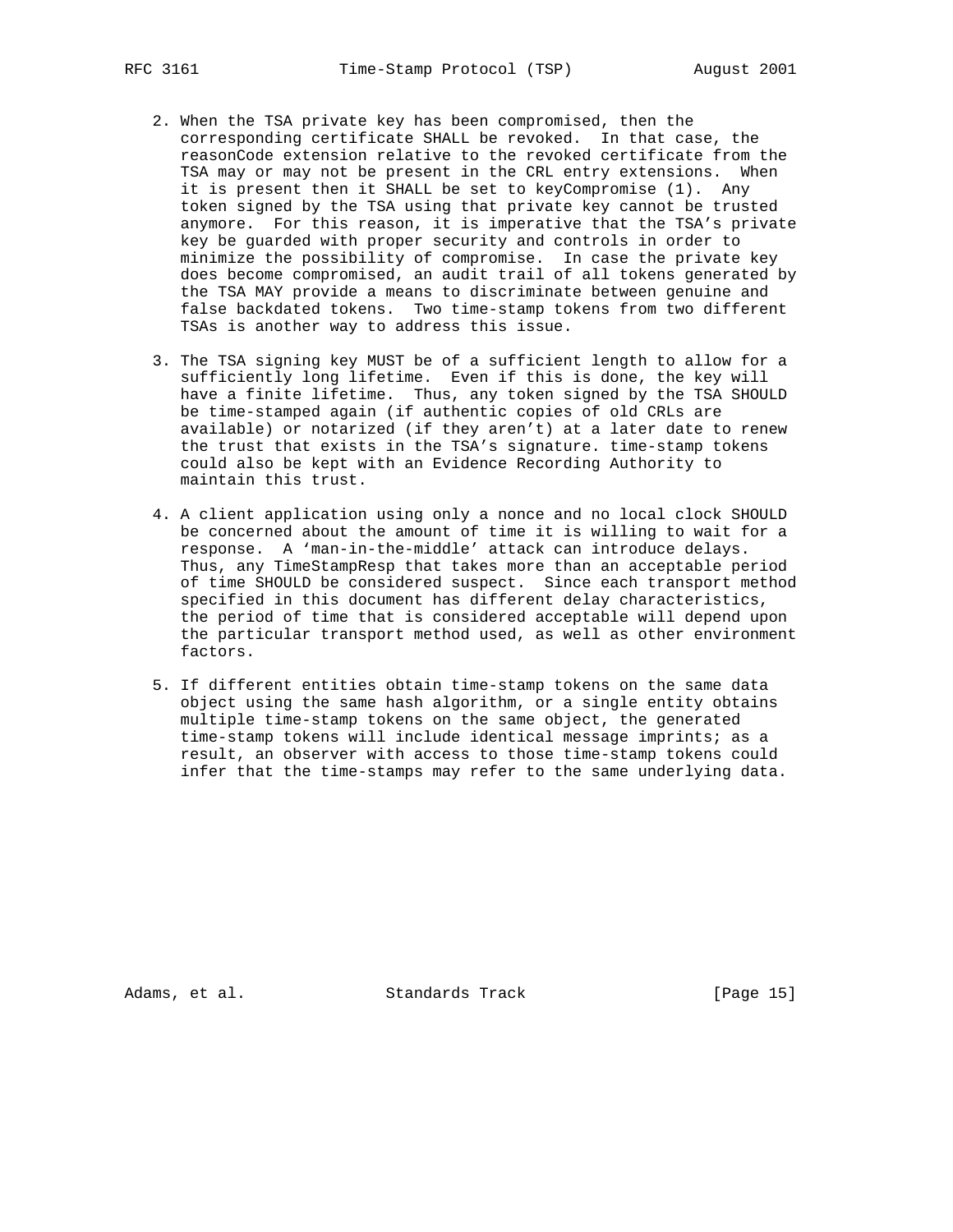- 6. Inadvertent or deliberate replays for requests incorporating the same hash algorithm and value may happen. Inadvertent replays occur when more than one copy of the same request message gets sent to the TSA because of problems in the intervening network elements. Deliberate replays occur when a middleman is replaying legitimate TS responses. In order to detect these situations, several techniques may be used. Using a nonce always allows to detect replays, and hence its use is RECOMMENDED. Another possibility is to use both a local clock and a moving time window during which the requester remembers all the hashes sent during that time window. When receiving a response, the requester ensures both that the time of the response is within the time window and that there is only one occurrence of the hash value in that time window. If the same hash value is present more than once within a time window, the requester may either use a nonce, or wait until the time window has moved to come back to the case where the same hash value appears only once during that time window.
- 5. Intellectual Property Rights

 The IETF takes no position regarding the validity or scope of any intellectual property or other rights that might be claimed to per tain to the implementation or use of the technology described in this document or the extent to which any license under such rights might or might not be available; neither does it represent that it has made any effort to identify any such rights. Information on the IETF's procedures with respect to rights in standards-track and standards related documentation can be found in BCP-11. Copies of claims of rights made available for publication and any assurances of licenses to be made available, or the result of an attempt made to obtain a general license or permission for the use of such proprietary rights by implementors or users of this specification can be obtained from the IETF Secretariat.

 The IETF invites any interested party to bring to its attention any copyrights, patents or patent applications, or other proprietary rights which may cover technology that may be required to practice this standard. Please address the information to the IETF Executive Director.

 The following eight (8) United States Patents related to time stamping, listed in chronological order, are known by the authors to exist at this time. This may not be an exhaustive list. Other patents MAY exist or be issued at any time. This list is provided for informational purposes; to date, the IETF has not been notified of intellectual property rights claimed in regard to any of the

Adams, et al. Standards Track [Page 16]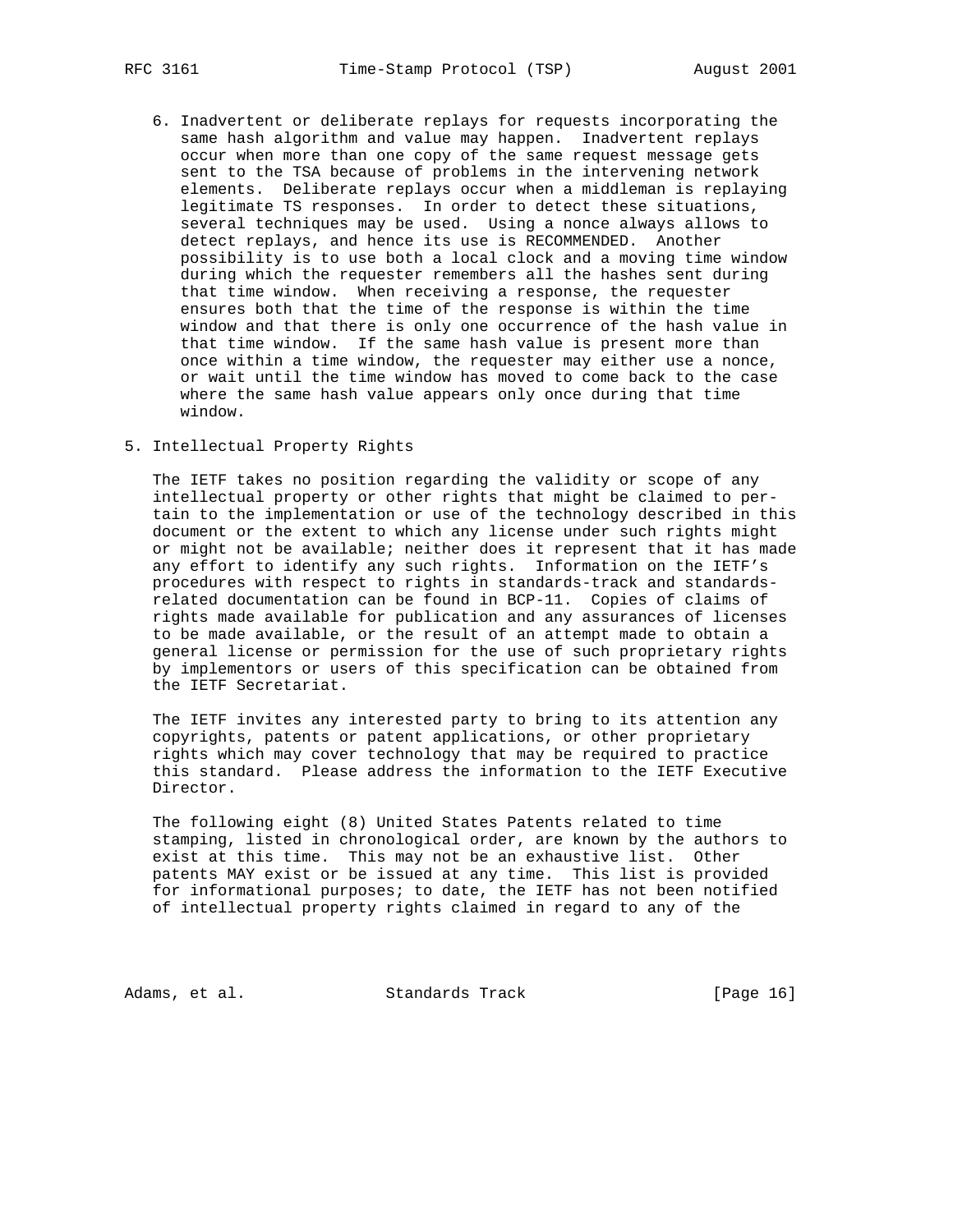specification contained in this document. Should this situation change, the current status may be found at the online list of claimed rights (IETF Page of Intellectual Property Rights Notices).

 Implementers of this protocol SHOULD perform their own patent search and determine whether or not any encumbrances exist on their implementation.

 Users of this protocol SHOULD perform their own patent search and determine whether or not any encumbrances exist on the use of this standard.

# 5,001,752 Public/Key Date-Time Notary Facility Filing date: October 13, 1989 Issued: March 19, 1991 Inventor: Addison M. Fischer

# 5,022,080 Electronic Notary Filing date: April 16, 1989 Issued: June 4, 1991 Inventors: Robert T. Durst, Kevin D. Hunter

# 5,136,643 Public/Key Date-Time Notary Facility Filing date: December 20, 1990 Issued: August 4, 1992 Inventor: Addison M. Fischer Note: This is a continuation of patent # 5,001,752.)

# 5,136,646 Digital Document Time-Stamping with Catenate Certificate Filing date: August 2, 1990 Issued: August 4, 1992 Inventors: Stuart A. Haber, Wakefield S. Stornetta Jr. (assignee) Bell Communications Research, Inc.,

# 5,136,647 Method for Secure Time-Stamping of Digital Documents Filing date: August 2, 1990 Issued: August 4, 1992 Inventors: Stuart A. Haber, Wakefield S. Stornetta Jr. (assignee) Bell Communications Research, Inc.,

# 5,373,561 Method of Extending the Validity of a Cryptographic Certificate Filing date: December 21, 1992 Issued: December 13, 1994 Inventors: Stuart A. Haber, Wakefield S. Stornetta Jr. (assignee) Bell Communications Research, Inc.,

Adams, et al. Standards Track [Page 17]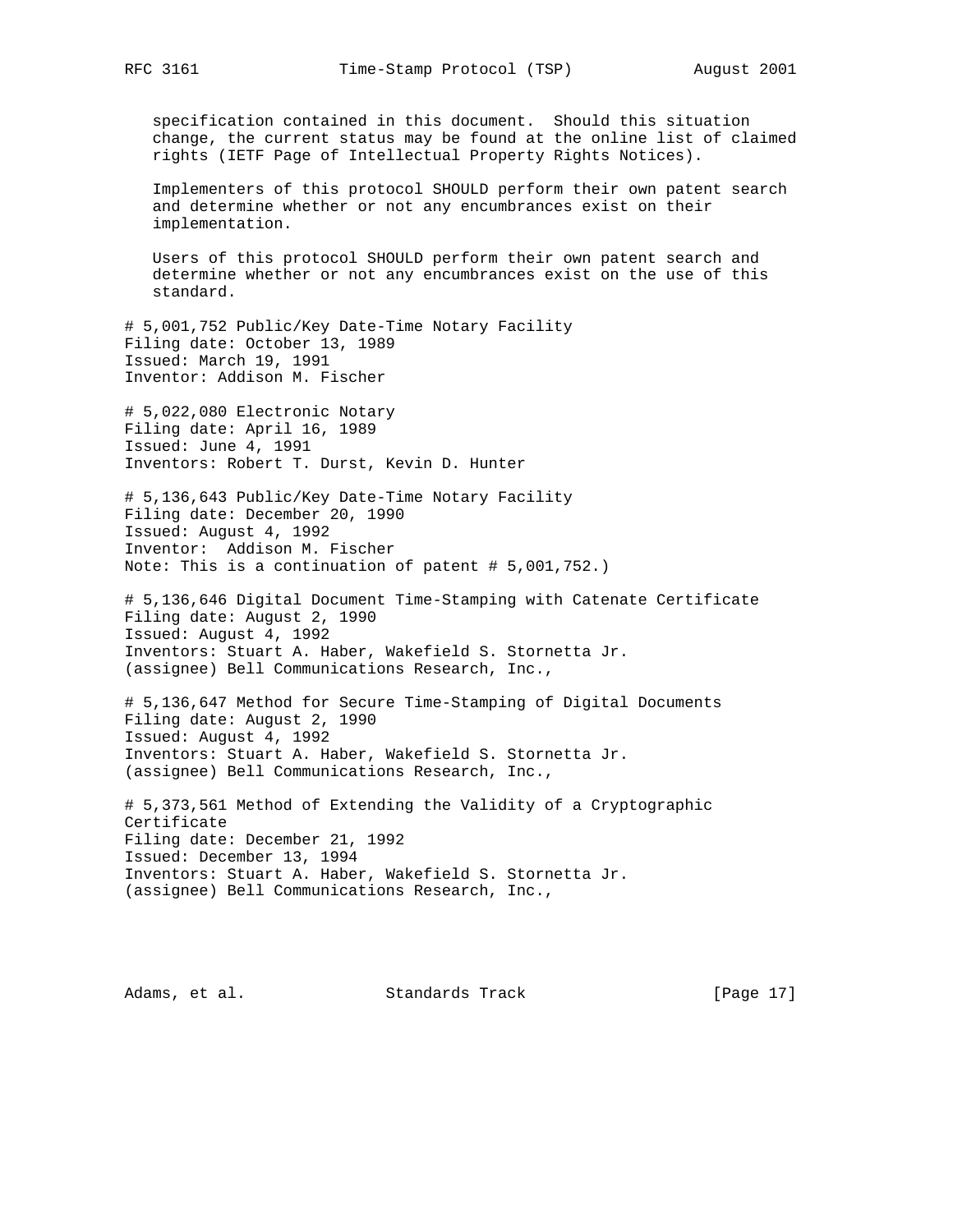# 5,422,953 Personal Date/Time Notary Device Filing date: May 5, 1993 Issued: June 6, 1995 Inventor: Addison M. Fischer

# 5,781,629 Digital Document Authentication System Filing date: February 21, 1997 Issued: July 14, 1998 Inventor: Stuart A. Haber, Wakefield S. Stornetta Jr. (assignee) Surety Technologies, Inc.,

- 6. References
	- [RFC2119] Bradner, S., "Key words for use in RFCs to Indicate Requirement Levels", BCP 14, RFC 2119, March 1997.
	- [RFC2246] Dierks, T. and C. Allen, "The TLS Protocol, Version 1.0", RFC 2246, January 1999.
	- [RFC2510] Adams, C. and S. Farrell, "Internet X.509 Public Key Infrastructure, Certificate Management Protocols", RFC 2510, March 1999.
	- [RFC2459] Housley, R., Ford, W., Polk, W. and D. Solo, "Internet X.509 Public Key Infrastructure, Certificate and CRL Profile", RFC 2459, January 1999.
	- [CMS] Housley, R., "Cryptographic Message Syntax", RFC 2630, June 1999.
	- [DSS] Digital Signature Standard. FIPS Pub 186. National Institute of Standards and Technology. 19 May 1994.
	- [ESS] Hoffman, P., "Enhanced Security Services for S/MIME", RFC 2634, June 1999.
	- [ISONR] ISO/IEC 10181-5: Security Frameworks in Open Systems. Non-Repudiation Framework. April 1997.
	- [MD5] Rivest, R., "The MD5 Message-Digest Algorithm", RFC 1321, April 1992.
	- [SHA1] Secure Hash Standard. FIPS Pub 180-1. National Institute of Standards and Technology. 17 April 1995.

Adams, et al. Standards Track [Page 18]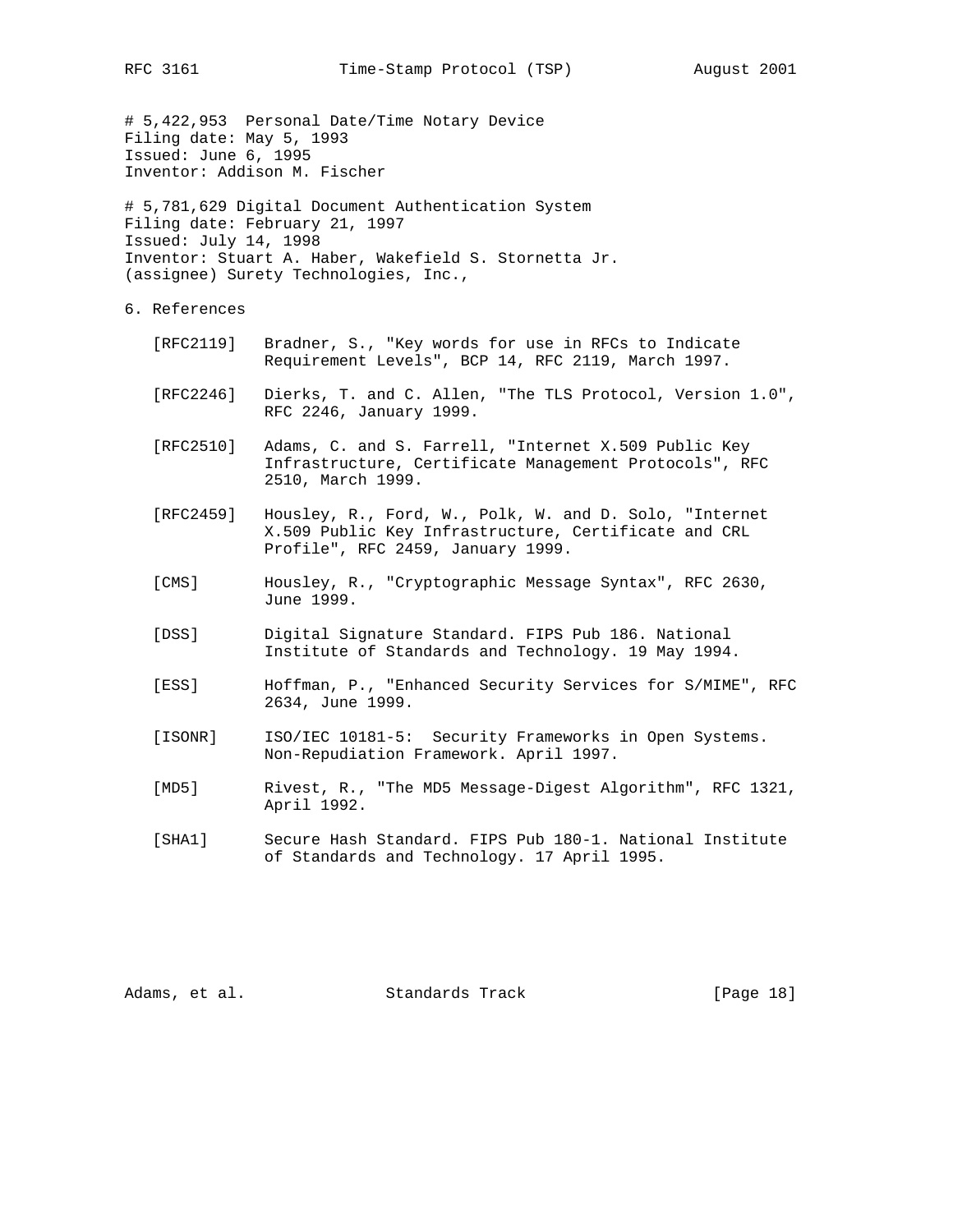7. Authors' Addresses Carlisle Adams Entrust, Inc. 1000 Innovation Drive Ottawa, Ontario K2K 3E7 CANADA EMail: cadams@entrust.com Pat Cain BBN 70 Fawcett Street Cambridge, MA 02138 U.S.A. EMail: pcain@bbn.com Denis Pinkas Integris 68 route de Versailles B.P. 434 78430 Louveciennes FRANCE EMail: Denis.Pinkas@bull.net Robert Zuccherato Entrust, Inc. 1000 Innovation Drive Ottawa, Ontario K2K 3E7 CANADA EMail: robert.zuccherato@entrust.com

Adams, et al. Standards Track [Page 19]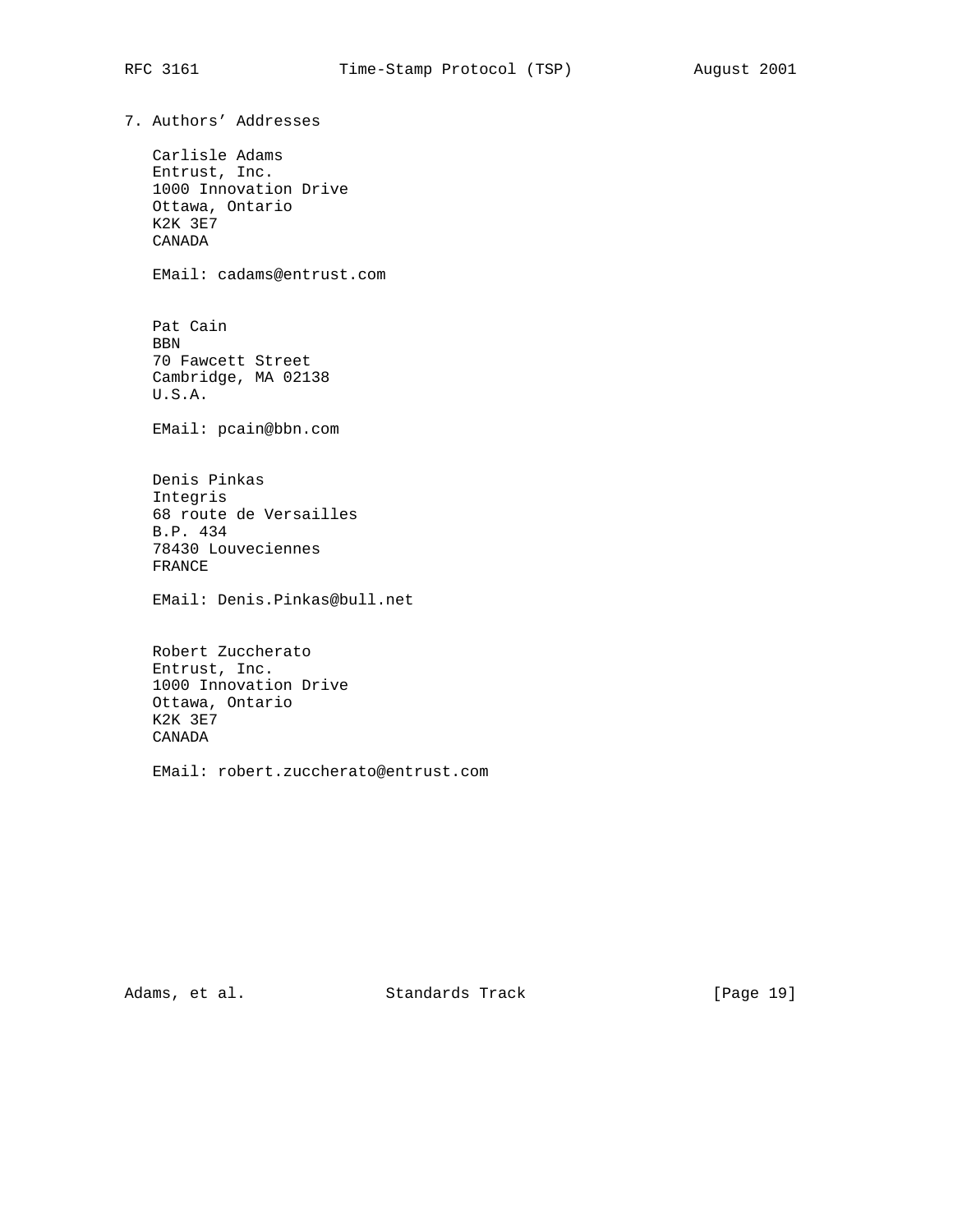APPENDIX A - Signature Time-stamp attribute using CMS

 One of the major uses of time-stamping is to time-stamp a digital signature to prove that the digital signature was created before a given time. Should the corresponding public key certificate be revoked this allows a verifier to know whether the signature was created before or after the revocation date.

 A sensible place to store a time-stamp is in a [CMS] structure as an unsigned attribute.

 This appendix defines a Signature Time-stamp attribute that may be used to time-stamp a digital signature.

 The following object identifier identifies the Signature Time-stamp attribute:

 $id-aa-timestampToken OBJECT IDENTIFIER ::=\{ iso(1) member-body(2)$ us(840) rsadsi(113549) pkcs(1) pkcs-9(9) smime(16) aa(2) 14 }

 The Signature time-stamp attribute value has ASN.1 type SignatureTimeStampToken:

SignatureTimeStampToken ::= TimeStampToken

 The value of messageImprint field within TimeStampToken shall be a hash of the value of signature field within SignerInfo for the signedData being time-stamped.

APPENDIX B - Placing a Signature At a Particular Point in Time

 We present an example of a possible use of this general time-stamping service. It places a signature at a particular point in time, from which the appropriate certificate status information (e.g., CRLs) MUST be checked. This application is intended to be used in conjunction with evidence generated using a digital signature mechanism.

 Signatures can only be verified according to a non-repudiation policy. This policy MAY be implicit or explicit (i.e., indicated in the evidence provided by the signer). The non-repudiation policy can specify, among other things, the time period allowed by a signer to declare the compromise of a signature key used for the generation of digital signatures. Thus a signature may not be guaranteed to be valid until the termination of this time period.

 To verify a digital signature, the following basic technique may be used:

Adams, et al. Standards Track [Page 20]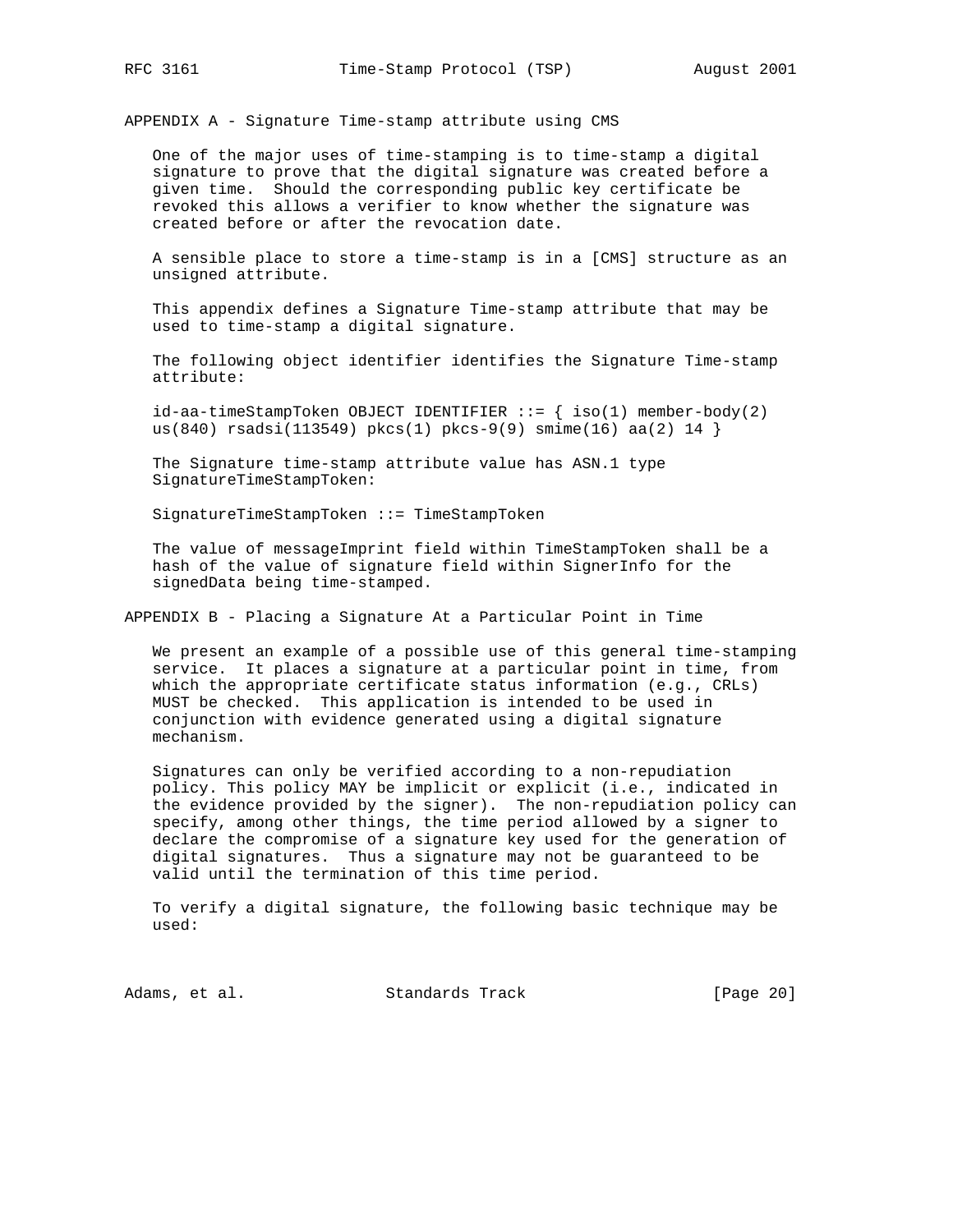- A) Time-stamping information needs to be obtained soon after the signature has been produced (e.g., within a few minutes or hours).
	- 1) The signature is presented to the Time Stamping Authority (TSA). The TSA then returns a TimeStampToken (TST) upon that signature.
	- 2) The invoker of the service MUST then verify that the TimeStampToken is correct.
- B) The validity of the digital signature may then be verified in the following way:
	- 1) The time-stamp token itself MUST be verified and it MUST be verified that it applies to the signature of the signer.
	- 2) The date/time indicated by the TSA in the TimeStampToken MUST be retrieved.
	- 3) The certificate used by the signer MUST be identified and retrieved.
	- 4) The date/time indicated by the TSA MUST be within the validity period of the signer's certificate.
	- 5) The revocation information about that certificate, at the date/time of the Time-Stamping operation, MUST be retrieved.
	- 6) Should the certificate be revoked, then the date/time of revocation shall be later than the date/time indicated by the TSA.

 If all these conditions are successful, then the digital signature shall be declared as valid.

APPENDIX C: ASN.1 Module using 1988 Syntax

PKIXTSP  ${iso(1)}$  identified-organization(3) dod(6) internet(1)  $security(5)$  mechanisms(5)  $pix(7)$  id-mod(0) id-mod-tsp(13)}

DEFINITIONS IMPLICIT TAGS ::=

BEGIN

-- EXPORTS ALL --

IMPORTS

Adams, et al. Standards Track [Page 21]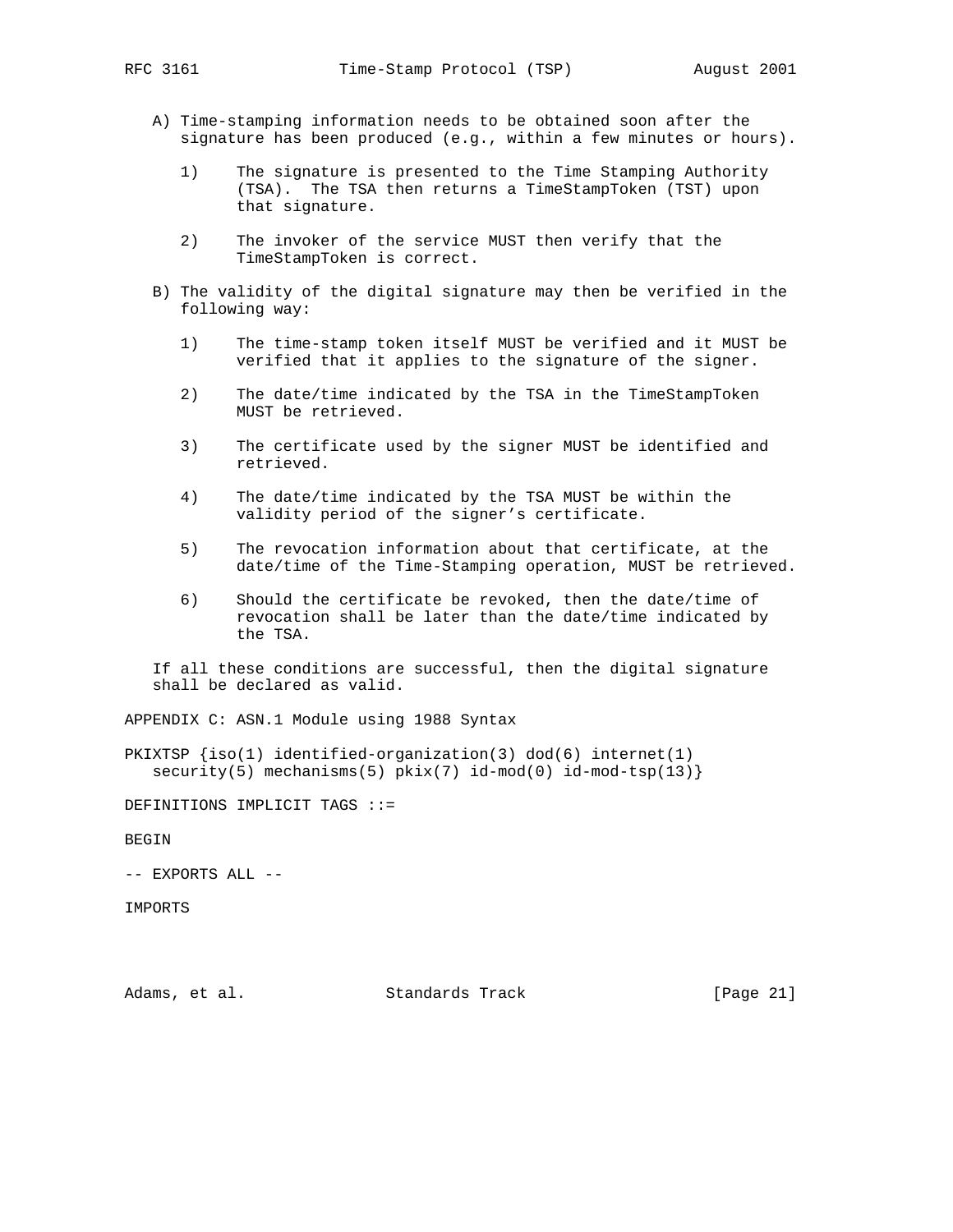```
 Extensions, AlgorithmIdentifier
     FROM PKIX1Explicit88 {iso(1) identified-organization(3)
    dod(6) internet(1) security(5) mechanisms(5) pkix(7)
     id-mod(0) id-pkix1-explicit-88(1)}
     GeneralName FROM PKIX1Implicit88 {iso(1)
     identified-organization(3) dod(6) internet(1) security(5)
     mechanisms(5) pkix(7) id-mod(0) id-pkix1-implicit-88(2)}
     ContentInfo FROM CryptographicMessageSyntax {iso(1)
    member-body(2) us(840) rsadsi(113549) pkcs(1) pkcs-9(9)
    smin(e(16) modules(0) cms(1)}
     PKIFreeText FROM PKIXCMP {iso(1) identified-organization(3)
    dod(6) internet(1) security(5) mechanisms(5) pkix(7) id-mod(0)
    id-mod-cmp(9) ;
                  -- Locally defined OIDs --
-- eContentType for a time-stamp token
id-ct-TSTInfo OBJECT IDENTIFIER ::= \{ iso(1) member-body(2)
us(840) rsadsi(113549) pkcs(1) pkcs-9(9) smime(16) ct(1) 4}
-- 2.4.1TimeStampReq ::= SEQUENCE {
version INTEGR \{ v1(1) \},
messageImprint MessageImprint,
    --a hash algorithm OID and the hash value of the data to be
     --time-stamped
   reqPolicy TSAPolicyId OPTIONAL,
nonce and INTEGER and INTEGER OPTIONAL,
 certReq BOOLEAN DEFAULT FALSE,
   extensions [0] IMPLICIT Extensions OPTIONAL }
MessageImprint ::= SEQUENCE {
   hashAlgorithm AlgorithmIdentifier,
    hashedMessage 0CTET STRING }
TSAPolicyId ::= OBJECT IDENTIFIER
-- 2.4.2TimeStampResp ::= SEQUENCE {
    status PKIStatusInfo,
     timeStampToken TimeStampToken OPTIONAL }
Adams, et al. Standards Track [Page 22]
```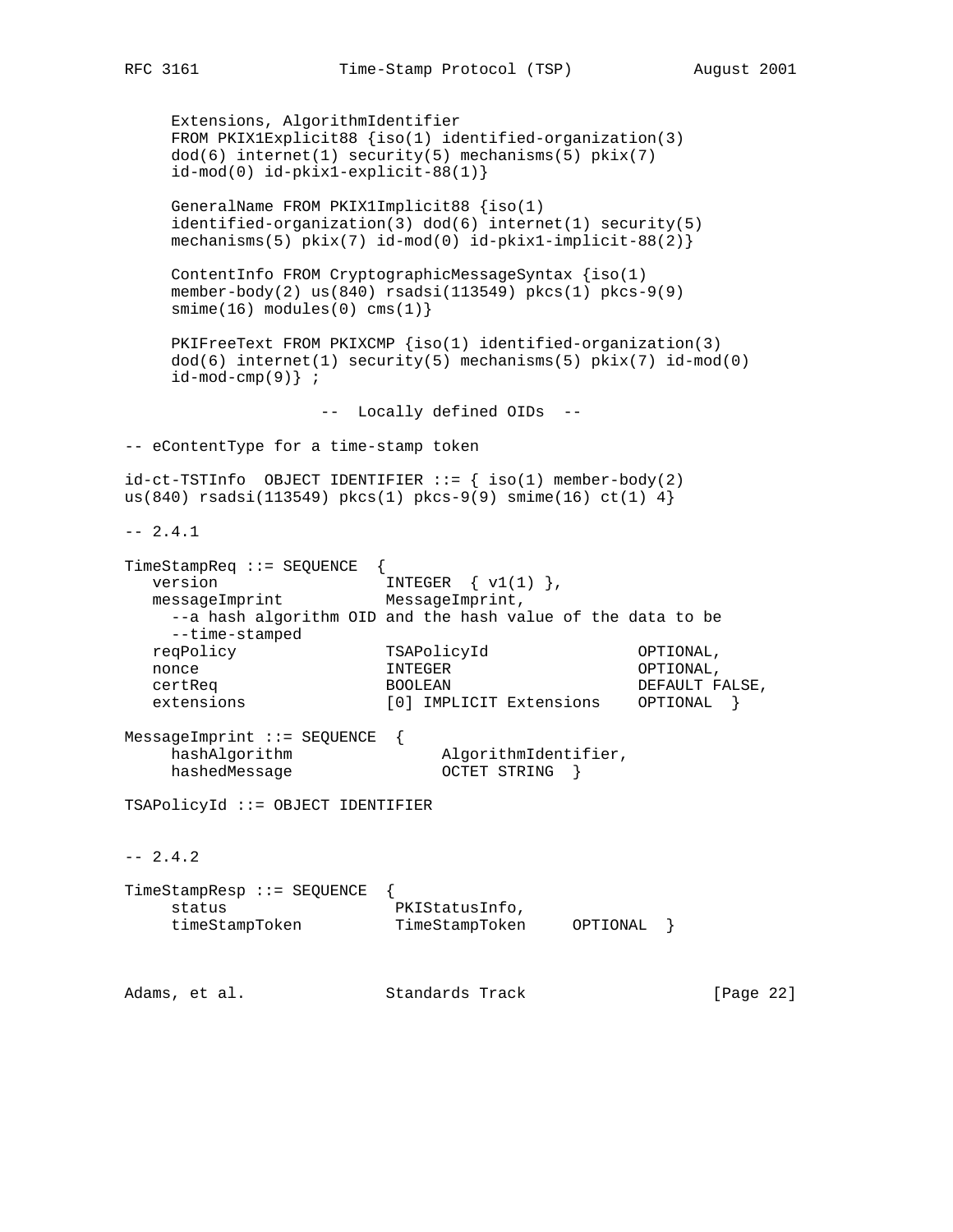```
-- The status is based on the definition of status
-- in section 3.2.3 of [RFC2510]
PKIStatusInfo ::= SEQUENCE {
   status PKIStatus,
    statusString PKIFreeText OPTIONAL,
    failInfo PKIFailureInfo OPTIONAL }
PKIStatus ::= INTEGER {
    granted (0),
    -- when the PKIStatus contains the value zero a TimeStampToken, as
      requested, is present.
   grantedWithMods (1),
     -- when the PKIStatus contains the value one a TimeStampToken,
       with modifications, is present.
   rejection (2),<br>waiting (3),
   waiting
    revocationWarning (4),
     -- this message contains a warning that a revocation is
     -- imminent
    revocationNotification (5)
    -- notification that a revocation has occurred \} -- When the TimeStampToken is not present
    -- failInfo indicates the reason why the
     -- time-stamp request was rejected and
     -- may be one of the following values.
PKIFailureInfo ::= BIT STRING {
    badAlg (0),
      -- unrecognized or unsupported Algorithm Identifier
   badRequest (2),
      -- transaction not permitted or supported
   badDataFormat (5),
      -- the data submitted has the wrong format
    timeNotAvailable (14),
      -- the TSA's time source is not available
   unacceptedPolicy (15),
      -- the requested TSA policy is not supported by the TSA.
    unacceptedExtension (16),
      -- the requested extension is not supported by the TSA.
    addInfoNotAvailable (17)
      -- the additional information requested could not be understood
      -- or is not available
     systemFailure (25)
     -- the request cannot be handled due to system failure }
TimeStampToken ::= ContentInfo
```
Adams, et al. Standards Track [Page 23]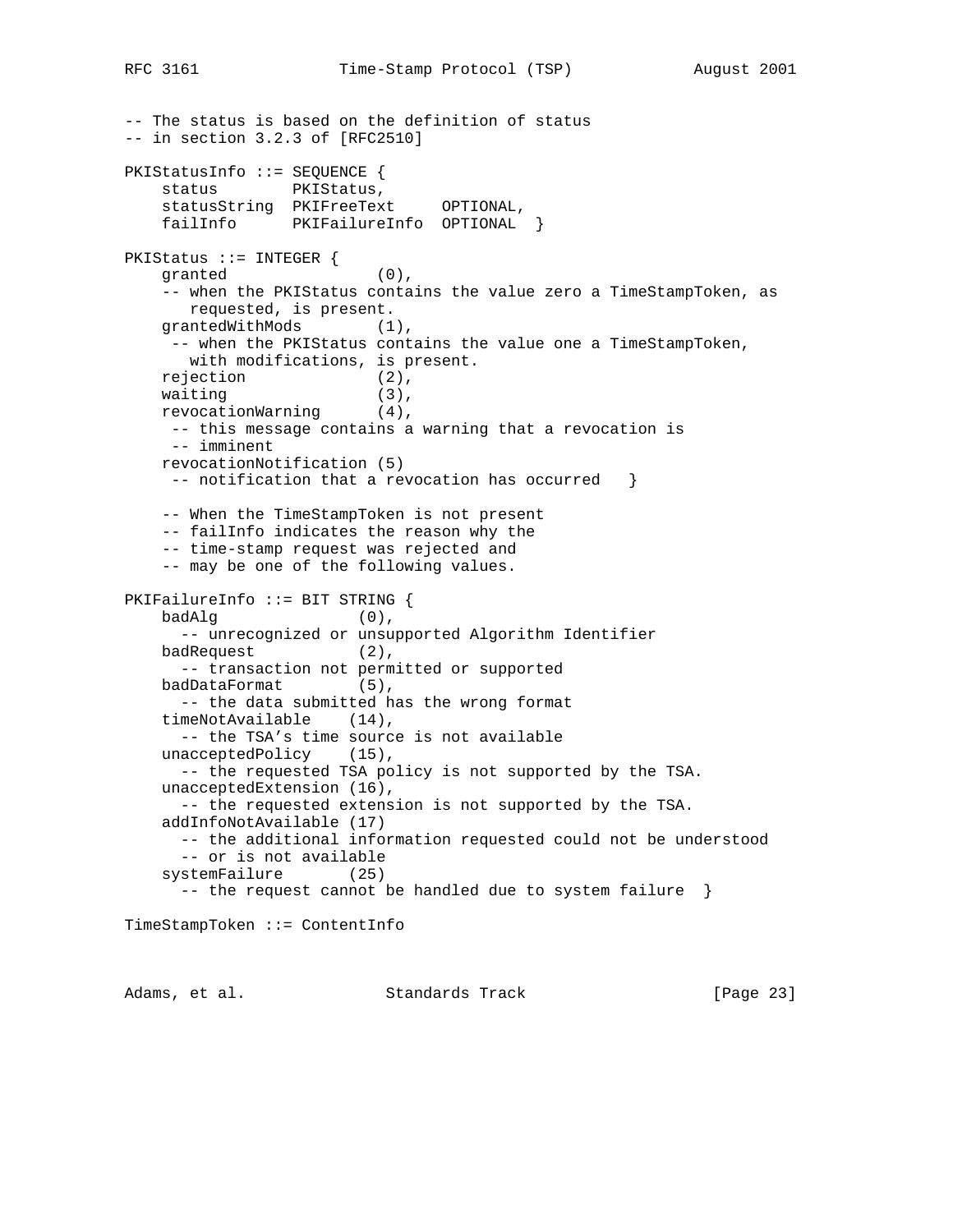-- contentType is id-signedData as defined in [CMS] -- content is SignedData as defined in([CMS]) -- eContentType within SignedData is id-ct-TSTInfo -- eContent within SignedData is TSTInfo TSTInfo ::= SEQUENCE { version INTEGER  $\{ v1(1) \}$ , policy TSAPolicyId, messageImprint MessageImprint, -- MUST have the same value as the similar field in -- TimeStampReq serialNumber INTEGER, -- Time-Stamping users MUST be ready to accommodate integers -- up to 160 bits. genTime GeneralizedTime,<br>genTime GeneralizedTime, accuracy accuracy Accuracy **Accuracy** OPTIONAL, ordering and the BOOLEAN DEFAULT FALSE, nonce and INTEGER and INTEGER OPTIONAL, -- MUST be present if the similar field was present -- in TimeStampReq. In that case it MUST have the same value. tsa [0] GeneralName OPTIONAL, extensions [1] IMPLICIT Extensions OPTIONAL } Accuracy ::= SEQUENCE { seconds INTEGER OPTIONAL, millis [0] INTEGER (1..999) OPTIONAL, micros [1] INTEGER (1..999) OPTIONAL }

END

APPENDIX D: Access descriptors for Time-Stamping.

 [This annex describes an extension based on the SIA extension that will be defined in the "son-of-RFC2459". Since at the time of publication of this document, "son-of-RFC2459" is not yet available, its description is placed in an informative annex. The contents of this annex will eventually become incorporated into the son-of- RFC2459 document, at which time this annex will no longer be needed. A future version of this document will likely omit this annex and refer to son-of-RFC2459 directly.]

 A TSA's certificate MAY contain a Subject Information Access (SIA) extension (son of RFC2459) in order to convey the method of contacting the TSA. The accessMethod field in this extension MUST contain the OID id-ad-timestamping:

 The following object identifier identifies the access descriptors for time-Stamping.

Adams, et al. Standards Track [Page 24]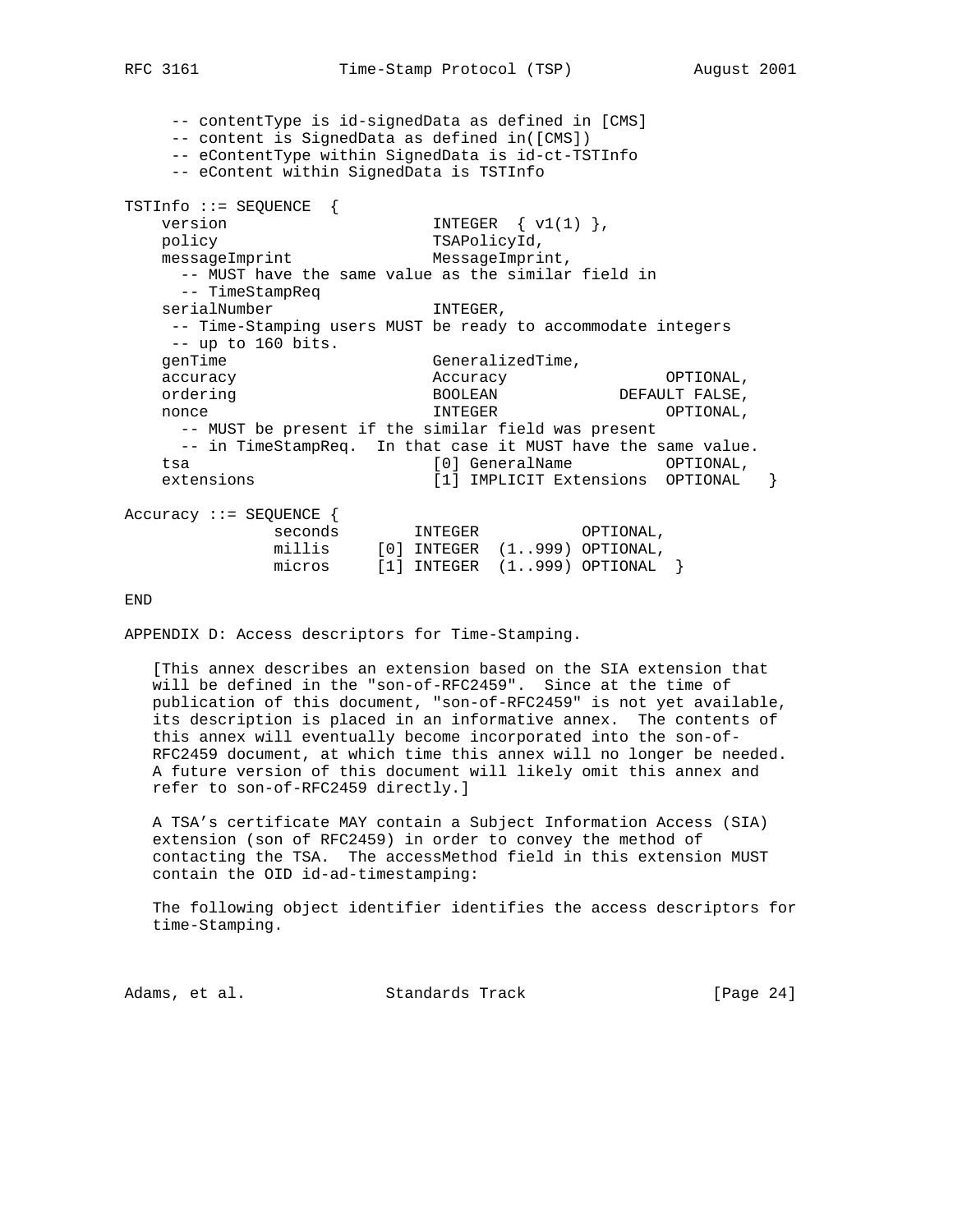id-ad-timeStamping OBJECT IDENTIFIER ::= {iso(1) identified-organization(3) dod(6) internet(1) security(5) mechanisms(5) pkix(7) ad (48) timestamping (3)}

 The value of the accessLocation field defines the transport (e.g., HTTP) used to access the TSA and may contain other transport dependent information (e.g., a URL).

Adams, et al. Standards Track [Page 25]